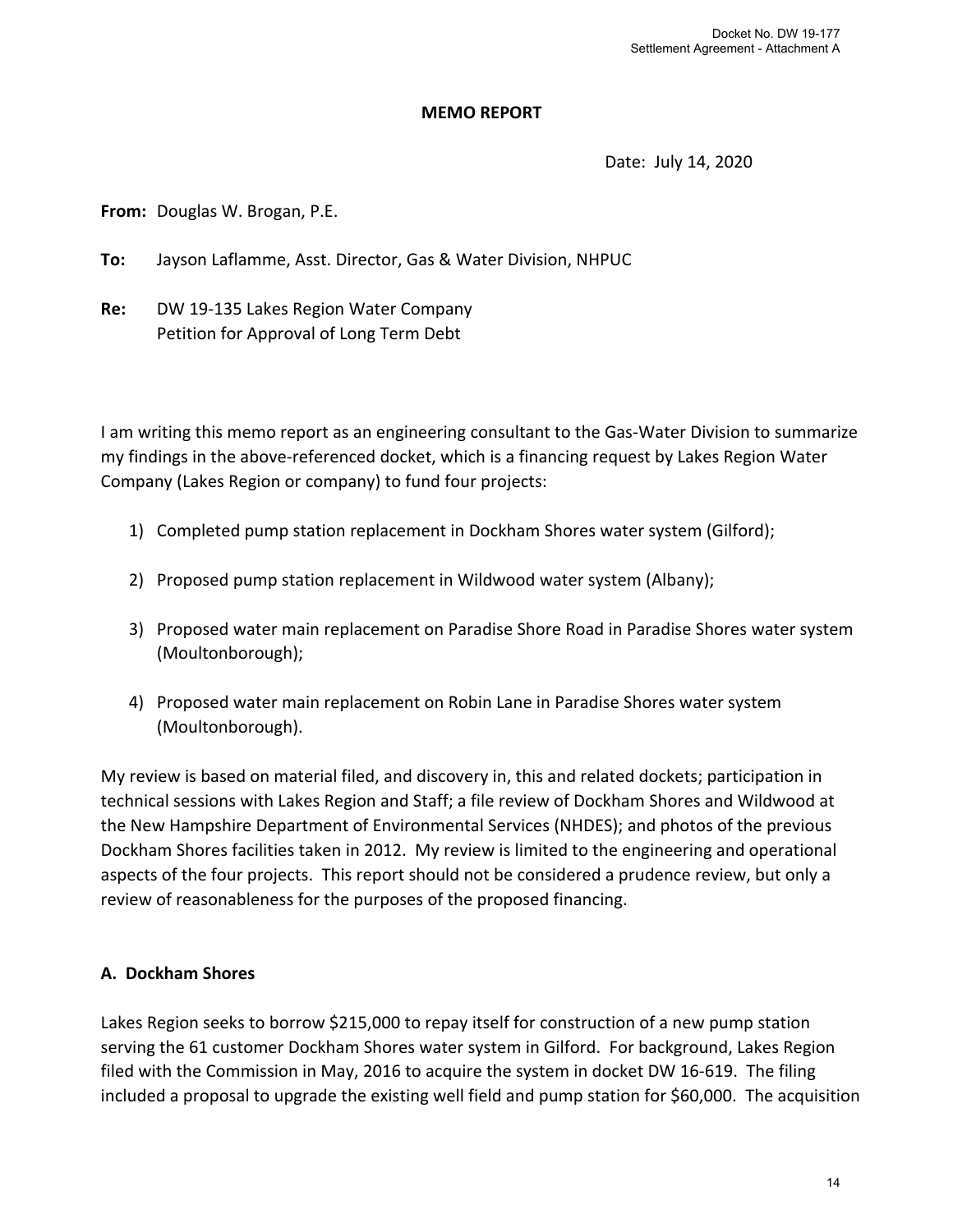was approved by the Commission in Order 25,964, along with a future step increase limited to recovery of the \$60,000 upgrade, to be filed by December 31, 2017. After requesting and receiving two time extensions, the company filed instead, in December 2018, for a step increase reflecting the nearly \$275,000 cost (as subsequently adjusted by Staff audit) of an entirely new pump station, claiming to have determined the latter was necessary. The very significant cost increase; a sparsity of communication with Staff regarding the change from original 'Plan A' to new 'Plan B'; and the suggestion by Lakes Region that the new station 'contained all the bells and whistles'; created significant concern on Staff's part about the company's decisions in this regard. Partly as a result, a step increase based only on the original \$60,000 amount was approved in Order 26,272 (July 11, 2019, DW 16‐619), with the remaining costs to be considered in a future rate proceeding. The instant (financing) docket was filed August 16, 2019.

The following is a summary comparing costs of the original plan to those of the final facilities as constructed:

|                                                                  | Original | As          |
|------------------------------------------------------------------|----------|-------------|
|                                                                  | Proposal | Constructed |
| Structures and Improvements, Pumping and Other Equipment, Meters | \$60,000 | \$209,659   |
| Wells                                                            |          | \$5,655     |
| <b>Storage Tank</b>                                              |          | \$29,975    |
| <b>Power Generation Equipment</b>                                |          | \$29,617    |
| Totals                                                           | \$60,000 | \$274,906   |

As noted above, original 'Plan A' envisioned relatively minor improvements at two locations: the well field (consisting of two wells, a meter pit, and an outdoor electrical panel) and the in‐ground pump station located over 1,000 feet away. What was built instead was a new pump station at the well field location, essentially replacing all of these facilities except the wells themselves.

Five sets of discovery were posed in the instant docket, many multi‐part. Together with an earlier set in DW 16‐619, some 70 questions were asked, with a majority pertaining to Dockham Shores. While some predated my own involvement, I believe that discovery in regard to the project was thorough; and sincerely thank Lakes Region for its willingness to respond to the many questions. For the sake of simplicity and brevity, rather than cite to specific responses, this report is intended as a fairly high level summary based on those responses and the other material outlined earlier. A number of obvious questions arose in regard to the need for, and cost of, the new facilities. What ultimately emerged was what I believe to be adequate support for the company's chosen course of action.

In addition to the upgrades at the well field site, the original proposal envisioned addition of a bulkhead/stairway access to the existing in‐ground pump station to address confined space entry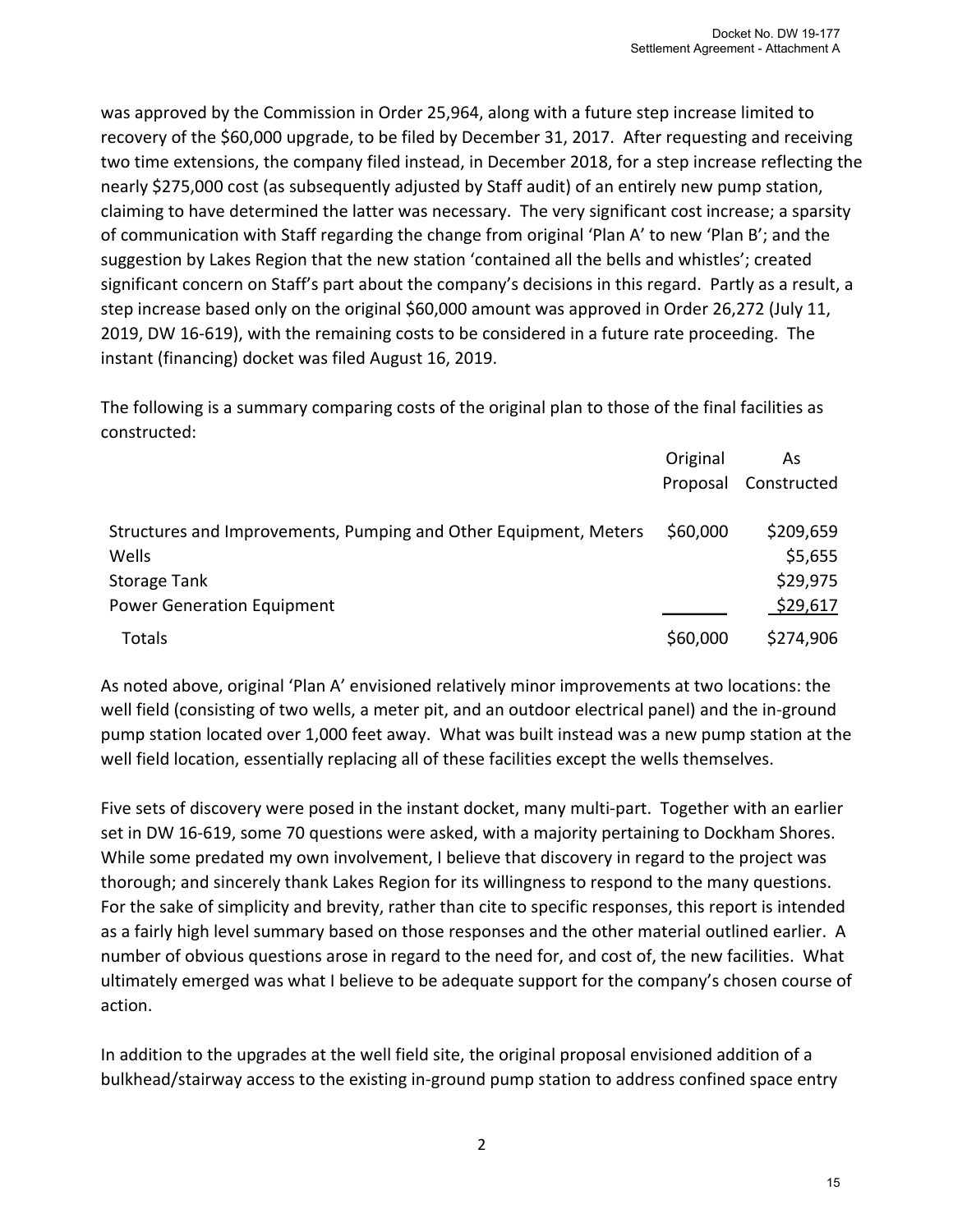concerns, and addition of a building on top of the station to address moisture and flooding problems. This proposal proved problematic for several reasons:

- 1) The proposal would have continued to rely on the system's existing, buried steel atmospheric storage tank at the pump station location. Although the tank had been repainted internally in 2009 in hopes of extending its life, the other buried tank at the same location (a pressure tank) had already failed prior to that time. Both tanks were of the same early 1970's vintage.
- 2) The supply line bringing water the 1,000-plus feet from the wells to the station was subsequently determined to be undersized and creating a severe restriction to flow.
- 3) The existing in‐ground pump station was basically located in a neighbor's landscaped front yard, with only the access hatch visible. Construction of an above-ground building on top of the station would likely have elicited concerns from the neighbor(s) and possibly the Town of Gilford Planning Board, which the company ultimately had to appear before anyway.

The description of original 'Plan A' was contained in a single page synopsis prepared by a company field supervisor prior to acquisition of the system by Lakes Region. 'Plan B' emerged after Lakes Region hired Lewis Engineering (Lewis) to review the situation and provide additional input. Lewis is a small, highly regarded firm that has been designing cost-effective pump stations for several decades. It was Lewis' determination that a number of components of the system had reached the end of their useful lives, and that full replacement of the existing pump station made the most sense.

Regarding some of the additional 'Plan B' costs in the summary table above:

- 1) Well costs were the result of deepening one of the system's two wells, necessitated by declining yields that had resulted in water bans and restrictions in the first year after the company's purchase of the system.
- 2) The existing atmospheric storage tank was replaced with a pre-cast, in-ground, concrete tank that formed the foundation of the new pump station. Effective system storage was increased as a result.
- 3) Inclusion of emergency backup power capability has become more common in community water systems as a result of long term outages from severe ice and snow storms in recent years, and is generally encouraged by NHDES. The company indicated Dockham Shores had experienced an elevated frequency of outages compared to neighboring systems. Backup power will also prevent freezing of components in the new above‐ground station.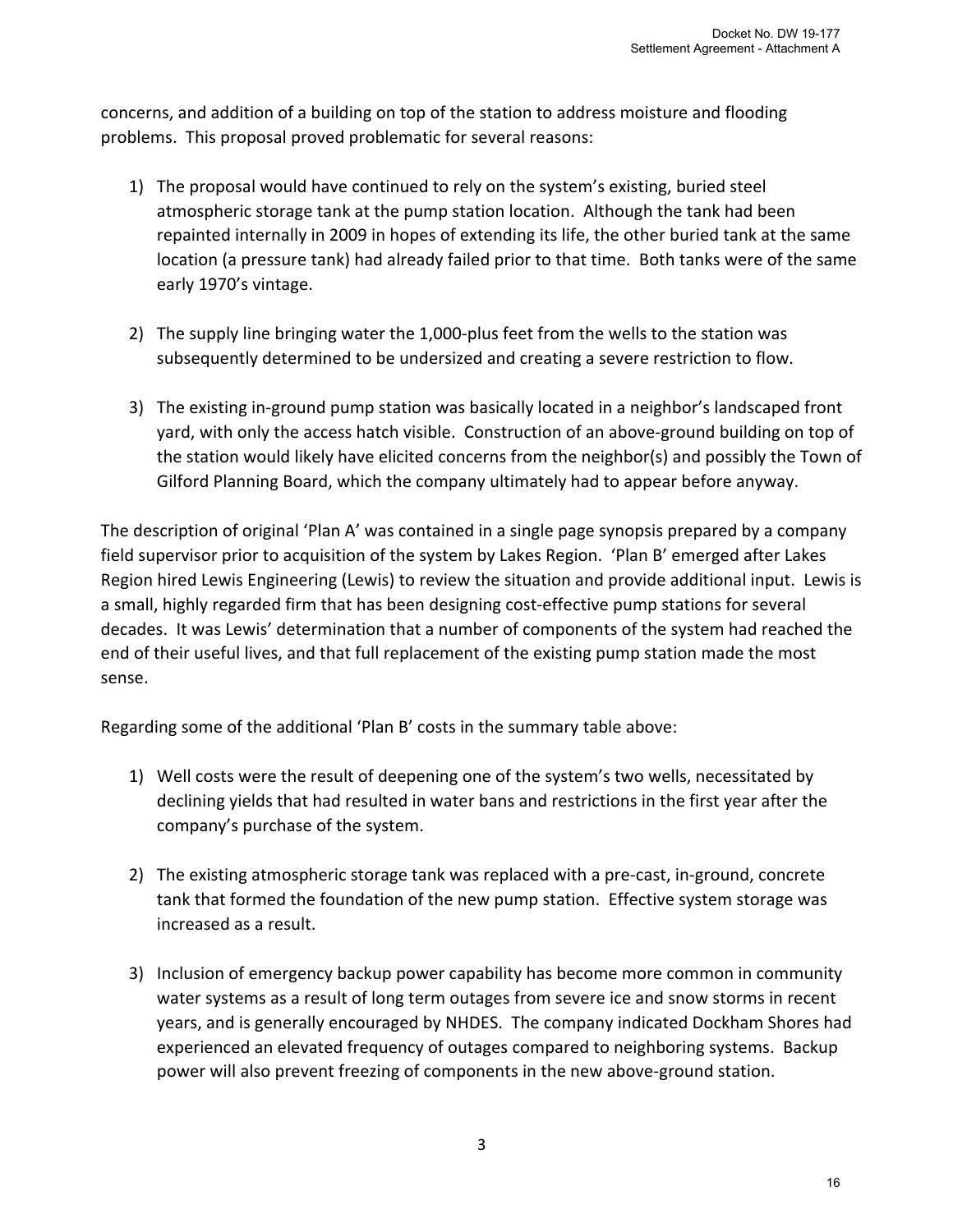The cost of the new facilities is in line with that of similar pump stations constructed elsewhere in the state. For a larger company, such pump station replacements are routine once determined necessary. Lakes Region is a smaller company with limited in‐house expertise, which ultimately resulted in its reaching out to Lewis.

A potential alternative to the new station, which the company indicated it did not investigate, is interconnection with Laconia Water Works. From the company's responses and my own review, including discussion with the Water Works superintendent, such an interconnection may have been problematic for several reasons:

- 1) The nearest Laconia water main would require a main extension of some 2,500 feet to reach Dockham Shores, at significant cost. However, the previous 900 feet along that route was only completed this past winter, so would have been additionally required at the time the Dockham Shores station was under construction. The company indicated portions of Dockham Shores contain significant ledge, which could have further impacted the cost of an extension.
- 2) The deteriorating condition of the Dockham Shores facilities at the time of system acquisition involved a time concern. The original filing in DW 16‐619 noted the need for upgrades as 'urgent' and 'extreme'.
- 3) Dockham Shores is in a different municipality (Gilford) than Laconia. Investigation of Laconia's willingness to serve, time frames, requirements, rates, and fees would have required additional time and cost; as would have further engineering and other review on the company's part.

A small number of company claims regarding the need for the project were determined through the discovery process to be unsupported, but are largely peripheral to the discussion and conclusions above.

In at least the nine years prior to completion of the new facilities (eight of them prior to Lakes Region ownership), customers of the system suffered through various system outages, water shortages, boil water orders, equipment failures and other problems. Those customers now have well-built facilities that are appropriate to a system of this size and that will likely eliminate such problems and provide reliable, cost-effective service for years to come.

# **B. Wildwood**

The company's Wildwood system in the town of Albany serves 49 customers and is of similar vintage to Dockham Shores, also dating from the 1970's. Lakes Region acquired the system in 2018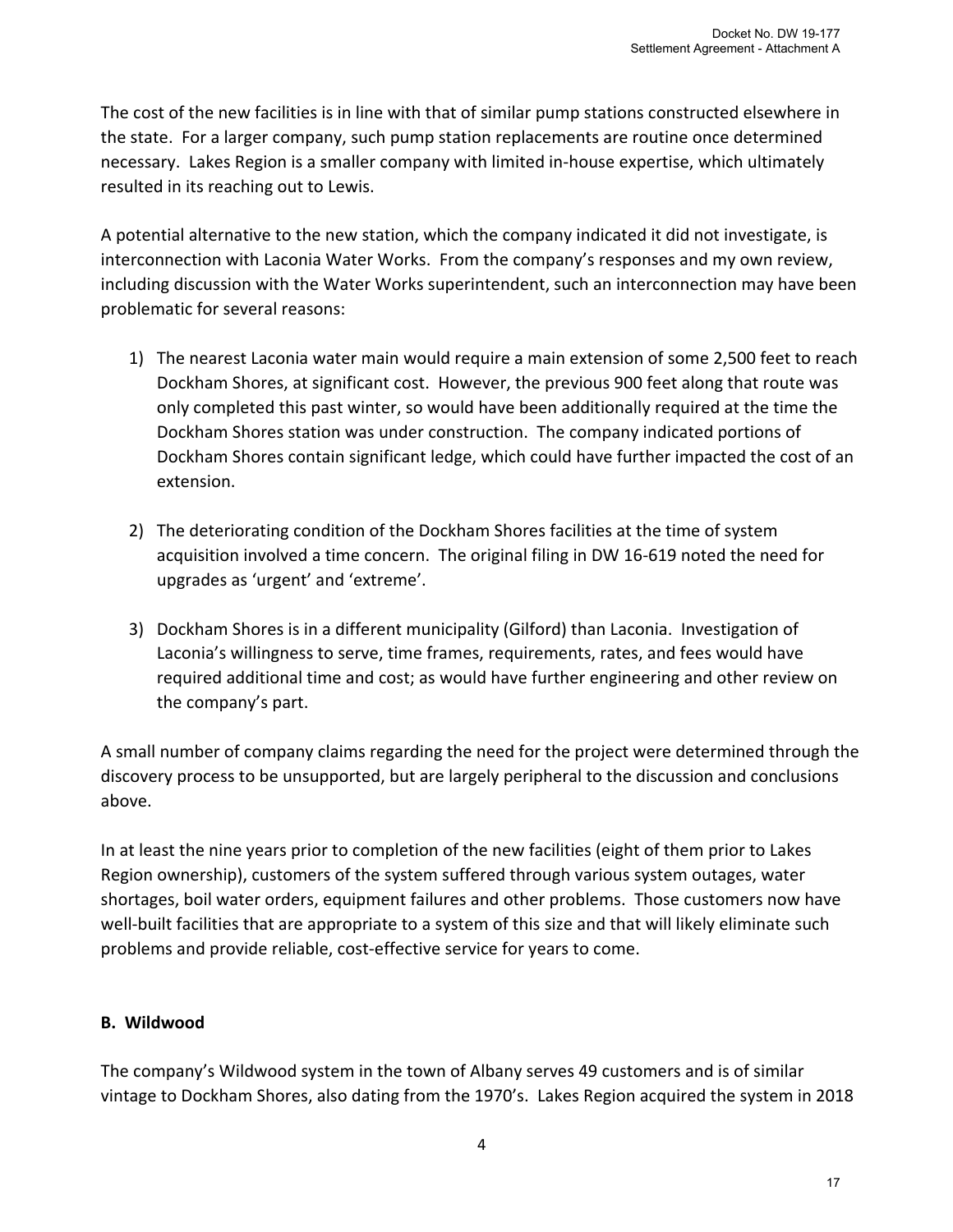and proposes to borrow \$260,000 to replace the system's pump station with essentially a duplicate of the one built in Dockham Shores. A significant need for upgrades in Wildwood had been noted by the company in the acquisition docket (DW 17‐176) but without specificity, as the company had not yet had experience operating the system.

Customers have complained both historically and recently of pressures that are sometimes marginal at best, and of significant water quality issues including discolored water, staining, taste and odor. The existing pump station is old, cramped and deteriorating and treatment is purportedly inadequate and outdated. While the company itself concedes it could probably make the system last some amount of additional time with short term fixes, it is concerned about the potential for catastrophic failure at some point.

For perspective, the company replaced the pump station in its Indian Mound system in 2015; and views Far Echo Harbor (due to water source issues), Wildwood and 175 Estates as its current highest priorities for pump station replacement, in roughly that order and with the last to be completed within the next five years. Each, like Dockham Shores, is a small, stand-alone water system. Aside from Wildwood, none are recent acquisitions, lending support to the belief the company is approaching upgrade needs objectively and not merely proposing to replace the entire pump station in every new system it acquires.

Similar to the situation in Dockham Shores, a potential alternative to some or all of the proposed upgrades in Wildwood exists via interconnection to a larger municipal system ‐ in this case Conway Village Fire District (District). At Staff's urging, the company conducted some preliminary inquiry and analysis in this regard, which Staff supplemented with its own limited review. Those efforts indicate the following:

- 1) The estimated cost of required main extensions (by District and company) is roughly comparable to the cost of the proposed pump station replacement;
- 2) Unknowns include the willingness of NHDOT to grant a permit for the required extension along Route 16 given the specific conditions present in that area; and whether District pressures could adequately serve the upper portions of Wildwood.
- 3) Additional potential costs include that of the NHDOT permit if granted; the cost of a required meter pit including backflow protection; an initial assessment by the District of a \$1,000 connection fee per Wildwood customer; the cost of a booster station if required; the potentially significant engineering and legal costs required to determine project viability, design improvements and obtain service outside District boundaries; and incorporation of the District's own rates into the company's rate structure.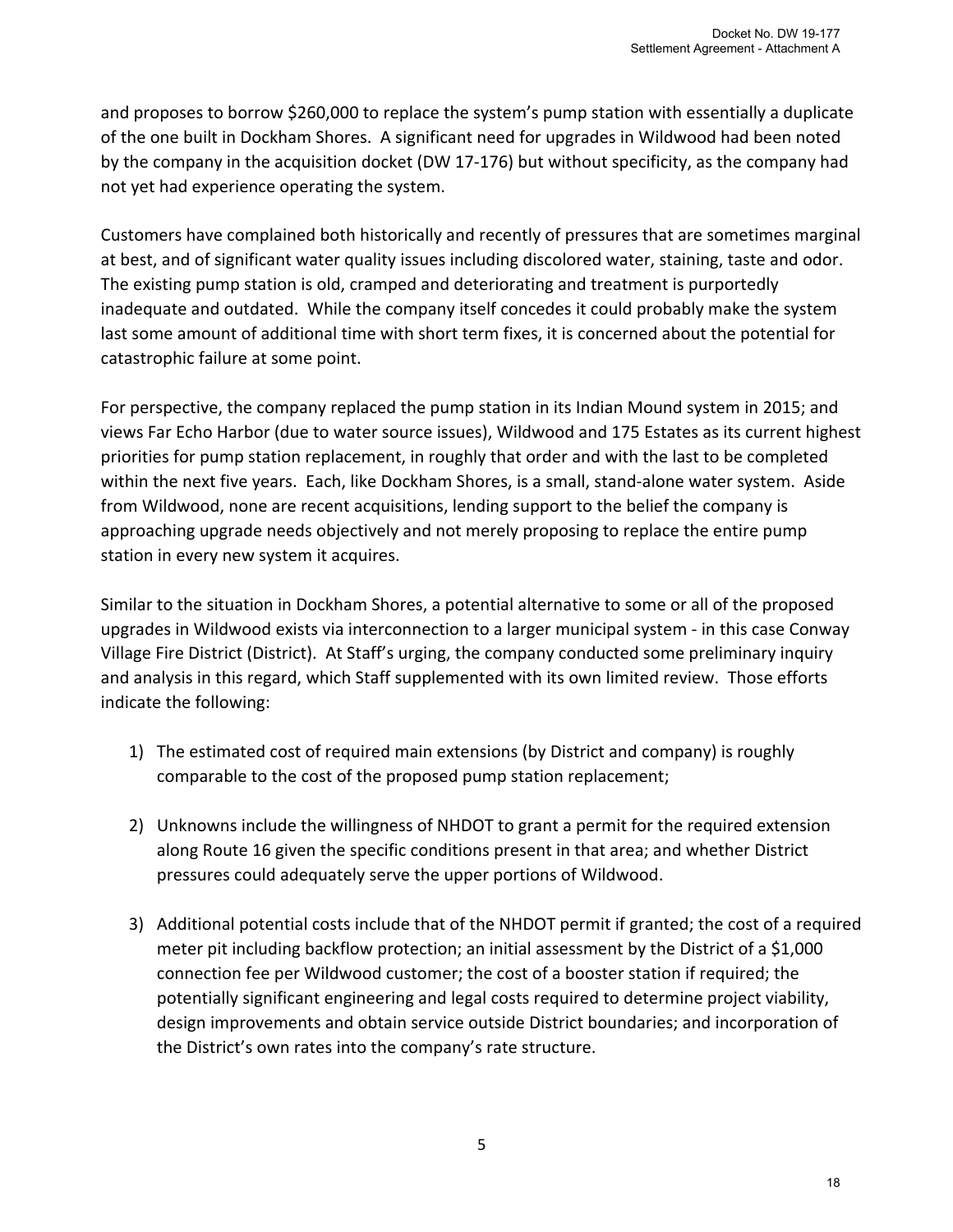As a result, the company has indicated it does not support or recommend interconnection in this instance.

While the above arguments provide support for the proposed replacement, a final prudence review of the company's upgrade decisions in Wildwood will await a future rate proceeding.

### **C. Paradise Shores Water Main Replacements**

The company also seeks to borrow a total of \$158,000 for two water main replacement projects in its Paradise Shores system. Based on a review of the company's filing and discovery responses, these appear reasonable.

# **D. Conclusion**

The proposed borrowing appears reasonable from the standpoint of the various system upgrade needs addressed.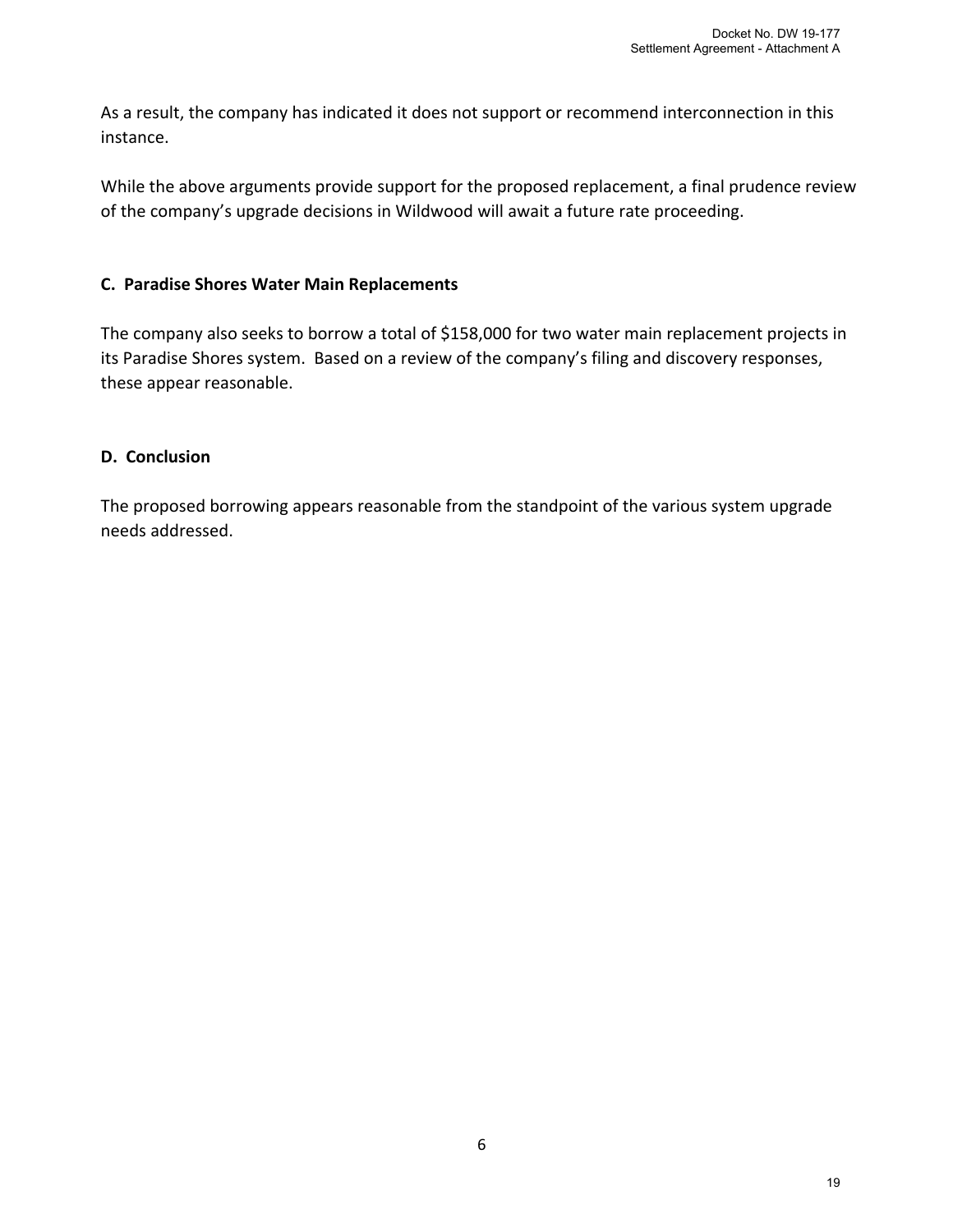# **STATE OF NEW HAMPSHIRE**

**Inter-Department Communication**

#### **DATE:** April 7, 2020 **AT (OFFICE):** NHPUC

|                 | <b>FROM:</b> James Schuler, Examiner                                                                                                               |
|-----------------|----------------------------------------------------------------------------------------------------------------------------------------------------|
| <b>SUBJECT:</b> | Dockham Shores, a Division of Lakes Region Water Company, Inc.<br>DW 19-177 Rate Filing, 2018 Test Year<br><b>Revised Final Audit Report</b>       |
| TO:             | Steve Frink, Director, Gas/Water Division<br>Jayson Laflamme, Assistant Director, Gas/Water Division<br>Karen Moran, Chief Auditor, Audit Division |

#### **Introduction**

On October 15, 2019, Lakes Region Water Company (LRWC) and Dockham Shores (Company, DS) filed a Request for Change in Rates in docket number DW 19-177. The Company's filing seeks an increase in revenues and rates for its 61 Dockham Shores customers, along with a request to waive certain rate case filing requirements. On November 14, 2019, the Commission found the waiver not to be in the public interest and rejected the Company's request.

The deadline for LRWC to submit its rate filing was December 16, 2019. On December 13, 2019 the Company filed a request for a one-week extension to submit its rate filing. The Commission granted the extension to file by no later than December 23, 2019. The rate case was filed on December 19, 2019.

The NHPUC Audit Staff (Audit) has been requested to conduct an audit of the Dockham Shores rate filing, based on the test year ending December 31, 2018.

#### **Allocations**

In response to an audit request regarding the allocation factors, the Company provided the following:

Any administrative costs that are not related to a specific division of Lakes Region Water Company, such as expense related to the office, shop and other general administrative costs, those costs are booked to code 50 – Administration. Dockham Shores has 3% of LRWC's customers and based on customer count, Dockham Shores, division code 18, receives 3% of code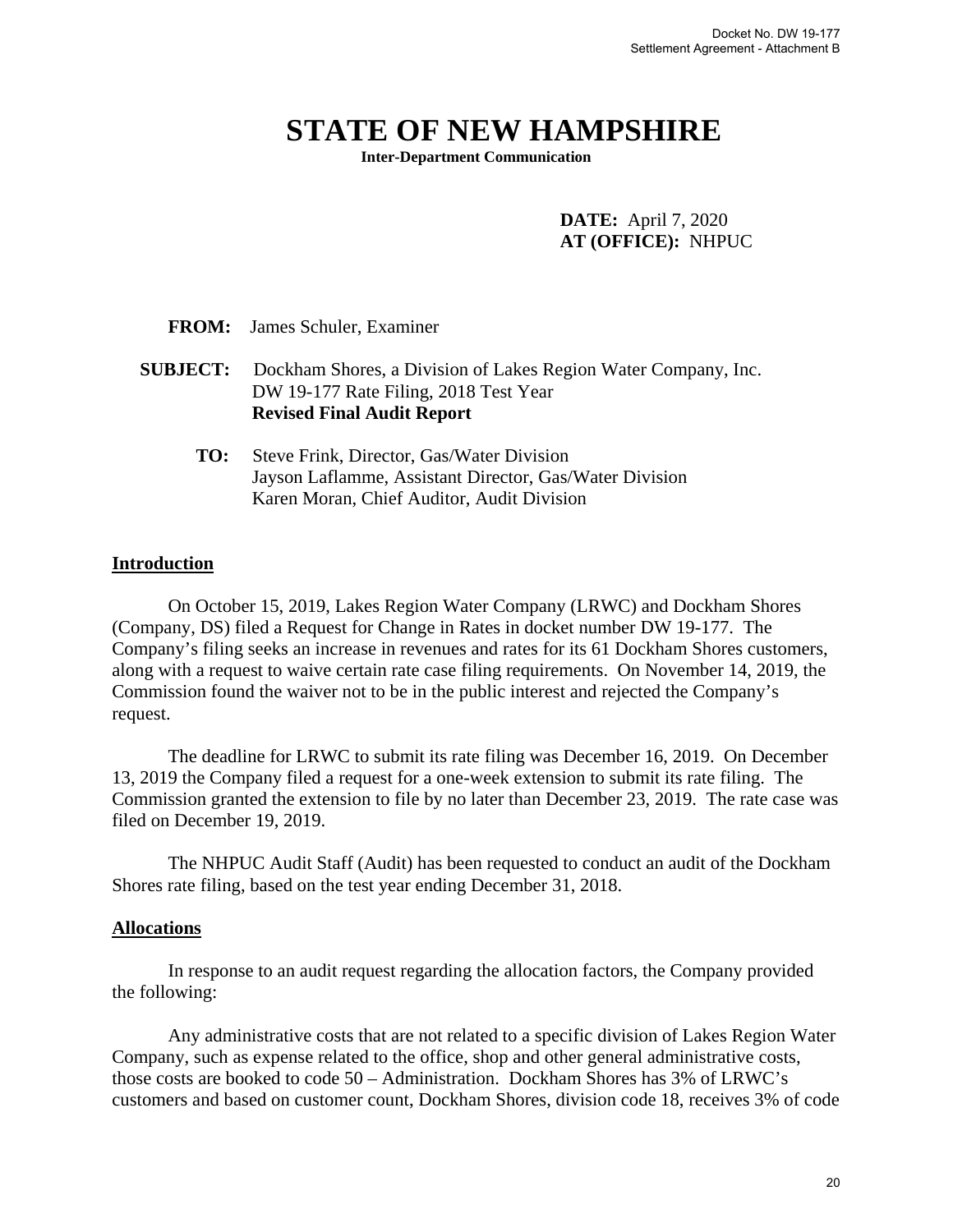50-Administration Expense added to the direct expenses of Dockham Shores. Audit recalculated the customer count percentage and found 3% to be accurate. Audit requested the back-up to several Dockham Shores charges based on LRWC expenses (See Expense section of this report for further discussion). Dockham Shores did not receive any LRWC Balance Sheet allocations.

Audit verified the 3% calculation on the 2018 Profit and Loss Statement of LRWC that was allocated to the Dockham Shores expenses and which is reported on the filing.

### **Board of Directors**

 Per the filing 1604.01 reporting requirements, the Company states that Dockham Shores has no officers or directors because it is a division of LRWC. LRWC has three Officers and six Directors reported on the 2018 NHPUC annual report schedule A-4.

# **BALANCE SHEET ASSETS**

# Cash

 For the test year ending December 31, 2018, the filing reports a zero balance for the Dockham Shores cash account #131. Per the Company, The LRWC operating account, #131.01, is used for all Dockham Shores cash transactions. In response to the questionnaire, bank reconciliations are performed monthly and cash receipts are deposited daily.

The balance sheet cash account for LWRC per the filing totals \$89,049.41 while the Bank of New Hampshire reconciliation reports \$89,037.41, an immaterial variance of \$12. Service charges totaled \$75 for the month of December, 2018 for LRWC. Bank Service Charges are allocated to Dockham Shores at 3% of the expense and accounted for in account 903.01, Bank Service Charge. Total services charges for LRWC were \$1,125 of which 3%, or \$34 was allocated to Dockham shores for 2018. Late fees are directly charged to the DS division in account 471.05, Customer Finance Charges and for the test-year totaled \$95 on the Company's general ledger and the filing's Profit and Loss Statement. These charges were for past due and disconnect notices sent to customers.

### Accounts Receivable - \$7,956

Accounts Receivable, account 141 totaled \$7,956 reported on the filing PUC 1604.01 This amount agrees with the general ledger and the accounts receivable detail aging as of December 31, 2018. The amount consists of current receivables of \$8,023 and a credit to one customer of \$(68). As of December 31, 2018, there no customers past due.

#### Inventory – Materials and Supplies - \$0

The Company responded to the questionnaire that meters are inventoried and that the last inventory was performed on January 23, 2020. Per the Company, meters and other materials and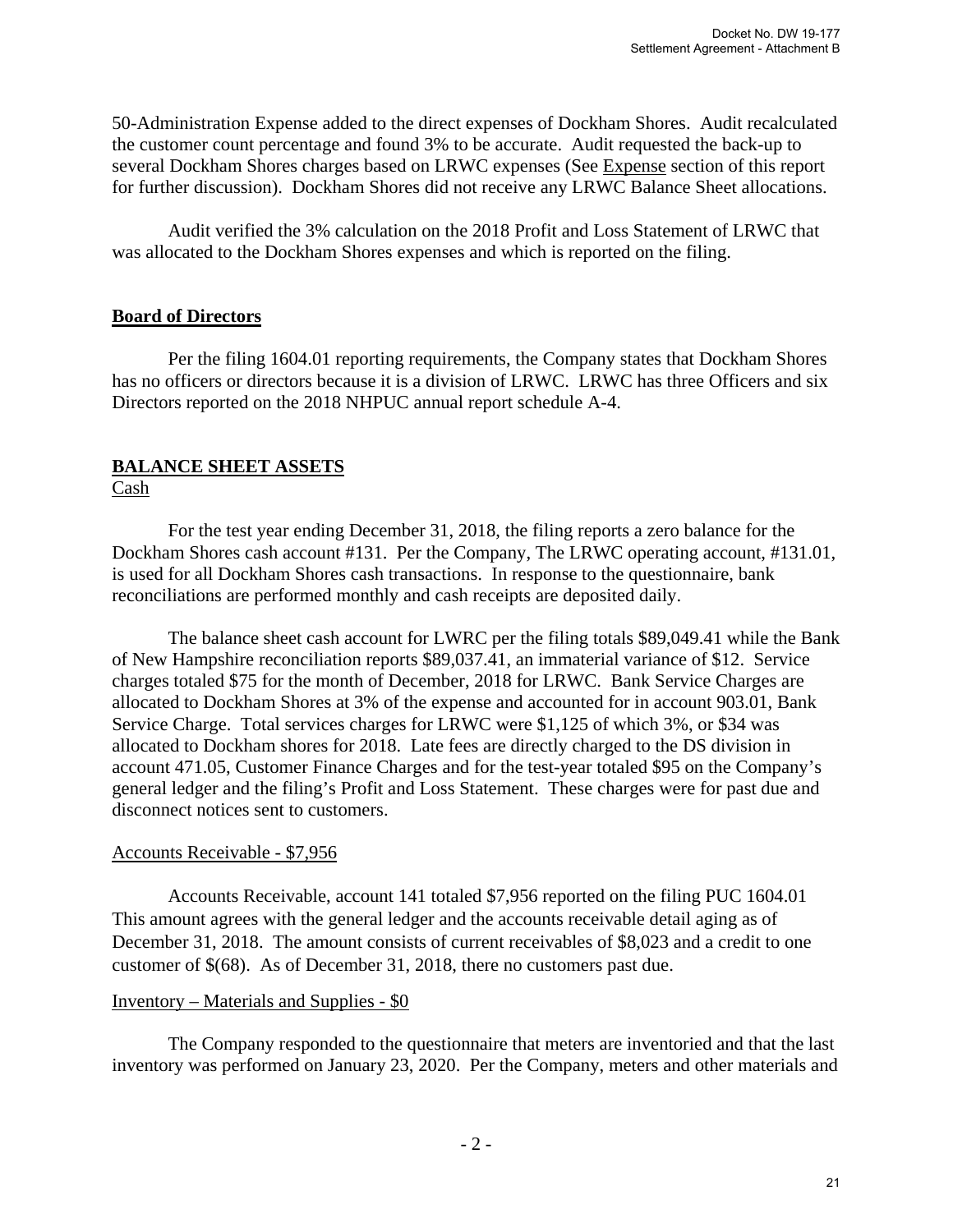supplies are directly charged to the division when they are taken out of inventory and placed in service. The balance at the end of the test-year was zero. The was one meter placed in service (PIS) for \$(140) resulting in the zero balance.

#### Prepayments - \$2,035

The year-end balance for account 162, Prepayments Other totaled \$2,035 which consists of a bill from NH DES for \$300 and \$1,735 for the yearly GS300 Monitoring Service fee.

| 162 - Prepayments, Other    | 300   |
|-----------------------------|-------|
| 162.03 - Monitoring Systems | 1,735 |
|                             | 2.035 |

 This represented the bill from July 2018 through June 2019 for the NH DES operating permit which runs for the twelve-month period July, 2018 through June, 2019. In June 2018, an entry was posted to account 162, Prepaid – Other in the amount of \$300 with a corresponding entry to the LRWC account 231 – Accounts Payable. Entries were posted monthly to the expense account 930.06 – Operating Permits for the six-month period July, 2018 through December, 2018 and totaled \$150. Therefore, the entry to the prepaid account should have been \$150 rather than \$300. **Audit Issue #1**

The GS400 Monitoring system costs represent service plans for all the telemetry units in the LRWC Divisions. The GS400 is a wireless, web-based generator and pump station monitoring and remote control system. When the Company purchased the telemetry unit for Dockham Shores in 2017, the vendor invoice included a prorated amount for 5 months in 2017 and the entire 2018 subscription. At the end of the year, the prorated amount for 5 months totaled \$175 (5 months at \$35 per month). The Company explains that the expense was posted to all the divisions correctly but credits to the prepaid account to clear the prepaid were not posted. Therefore, the prepaid telemetry should be \$720, not \$1,735. **Audit Issue #2**

#### Pre-paid Taxes - \$1,776

The filing reports pre-paid taxes in the amount of \$1,776. The total was verified to the Dockham Shores general ledger accounts 163.01-NHDRA Utility for \$589 and account 163.02- Property Taxes in the amount of \$1,187. Refer to the Property Tax portion of this report for additional information.

#### Miscellaneous Deferred Debits - \$38,393

 Miscellaneous Deferred Debits, account 186.07 consists of organization costs totaling \$38,393 reported on filing schedule 2-1, Balance Sheet. The Company provided the supporting documentation which consisted of accounting fees from Stephen P. St. Cyr, legal fees from Upton & Hatfield LLP and a bill from the Belknap County Registry of Deeds.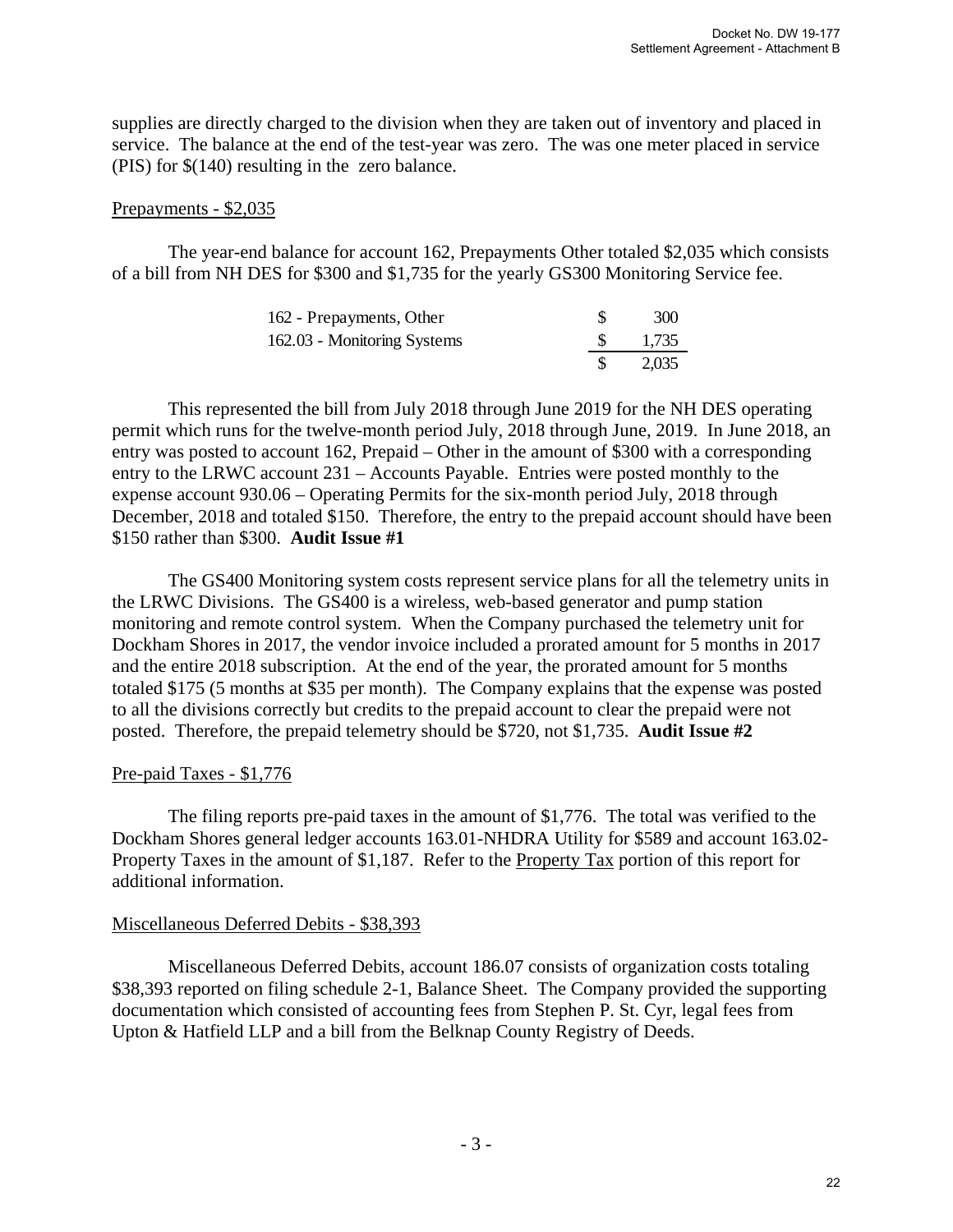| 12/31/2016 Beginning Balance       |              |
|------------------------------------|--------------|
| Upton & Hatfield                   | \$<br>18,316 |
| Stephen P. St. Cyr                 | \$<br>4,125  |
| 2016 Union Leader                  | \$<br>509    |
| Remick                             | \$<br>1,026  |
| Unidentifiable                     | \$<br>415    |
| <b>Total Beginning Balance</b>     | \$24,391     |
| 2017 CoBank                        | \$<br>3,000  |
| 2017 Belknap County Reg. of Deeds  | \$<br>75     |
| 2017 Upton & Hatfield              | \$<br>8,259  |
| 2017 Stephen P. St. Cyr            | \$<br>371    |
| 2018 Stephen P. St. Cyr            | \$<br>2,177  |
| <b>Total Invoices</b>              | \$ 38,273    |
| 186.08 - Deferred DW 15-209 Step 2 | \$<br>120    |
| Total 186 - Deferred Debits        | \$38,393     |

#### **186.07 - Deferred Acquisition Expense**

Audit reviewed all invoices breaking the costs out by year, recalculating hourly charges and verifying the correct charge to the Dockham Shores Division. Either the entire invoice pertained to the purchase of the Dockham Shores or the purchase costs were broken out and described as Dockham Shores work. One item described as Remick pertained to a proposed acquisition that did not happen and an unidentifiable amount of \$415.

#### Acquisition Adjustment \$(22,571)

Audit verified the reported Utility Plant Acquisition Adjustment, noted on the Dockham Shores general ledger of \$(22,571) which agreed with the filing 1604.01(a) reporting requirements, Balance Sheet and the 2017 LRWC annual report schedule F-7, line 21, the year of the system purchase:

| Account 114 Acquisition Adjustment 2017                        | \$(22,571) |
|----------------------------------------------------------------|------------|
| Account 115 Accum. Amortization $a/\sigma$ 12/31/2018 \$ 2.256 |            |
| Net Acquisition Adjustment                                     | \$(20,315) |

The Accumulated Amortization of the Utility Plant Acquisition Adjustment, account 114, totaled \$2,256 on the general ledger which agreed to the filing 1604.01(a) reporting requirements.

The general ledger detail for account 406, Amortization of Utility Plant Acquisition Adjustment shows 12-monthly entries to record the expense of \$62.67 and a year-end correcting entry to record the ½-year depreciation expense correction of \$752. Total for account 406 for the test-year was \$1,504.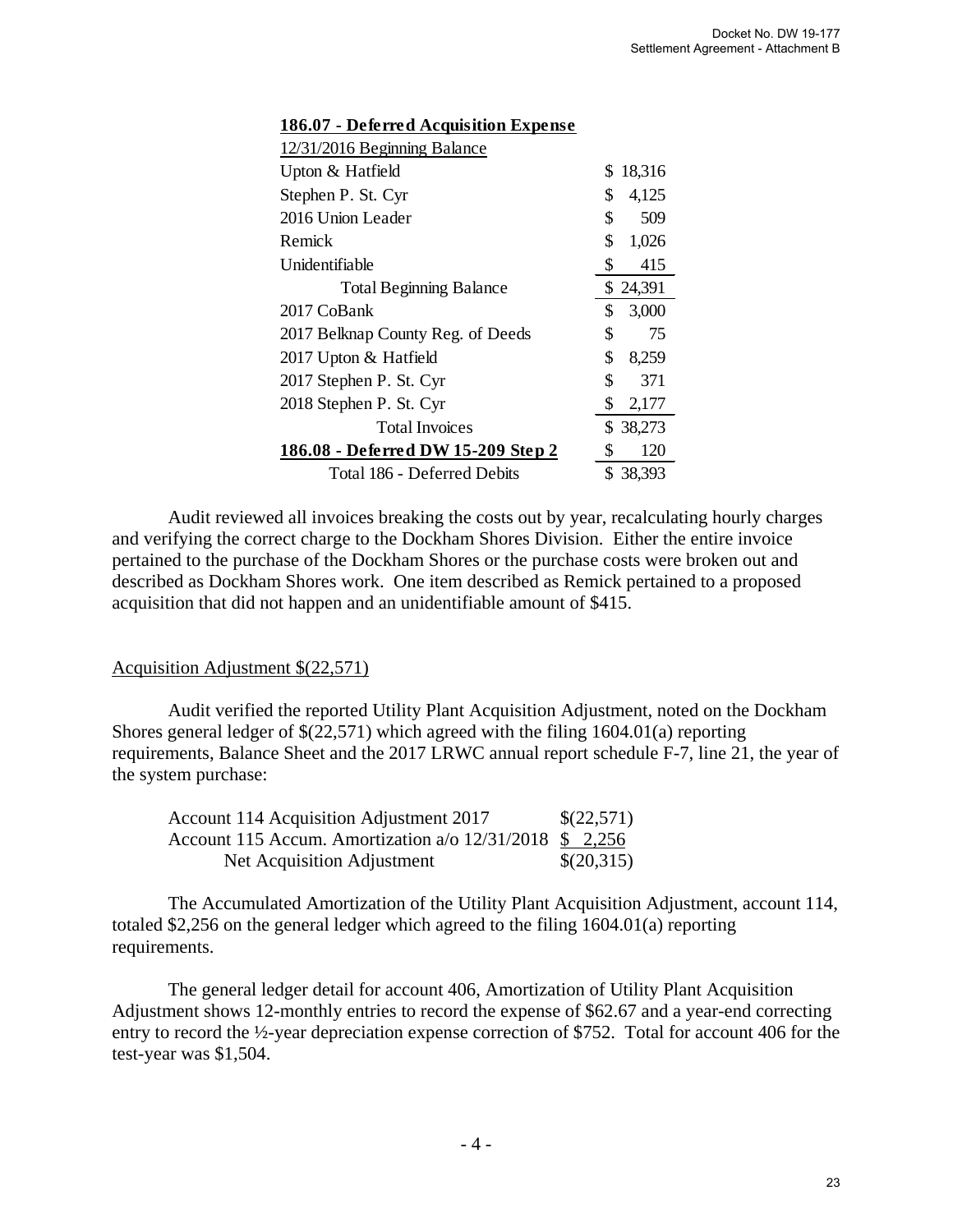# **BALANCE SHEET EQUITY CAPITAL and LIABILITIES**

# Common Stock

 Per the filing 1604.01 reporting requirements, the Company states that the Dockham Shores Division has no common stock. The filing Schedule 2.2 also reflects no common stock.

#### Retained Earnings - \$(14,120)

Per the filing 1604.01 reporting requirements, page 18 of 20, for the year ended 12/31/2018, the Company reported retained earnings in the amount of \$(14,120) which agrees with the Company's 2018 general ledger account 217 - Retained Earnings.

#### Long-Term Debt, Bonds - \$129,986

 Lakes Region Water Company's 2018 annual report, schedule F-35, Long Term Debt, line 7, lists the CoBank loan for Dockham Shores. Approved in Commission docket DW 16- 619, the 20-year loan was for \$135,000 at 5.45%, issued on December 28, 2017 and maturing on November 20, 2037. The outstanding amount as of December 31, 2018 was \$128,986 and agrees with the Dockham Shores filing 2018 Balance Sheet and the Company's 2018 general ledger account 221.04, CoBank TO4 DS.

#### Interest on Long-Term Debt - \$7,824

For the test-year 2018, the overall total interest on the long-term debt reflected on the filing of \$7,835 was verified to twelve monthly journal entries on the general ledger account 427, Interest Expenses.

#### Short-Term Notes Payable, North Star Leasing - \$12,125

 On September 17, 2018, LRWC entered into a lease agreement with the North Star Leasing Company for the leasing of a 48 KW propane generator for the Dockham Shores division with the option to purchase the generator after 13-monthly payments. The Company posted the \$24,250 cost of the generator to account 232.03, Short-Term Notes Payable - North Star Leasing, along with a \$225 processing fee and debited account 105, Construction Work in Process.

 Five payments were made in 2018, debiting the Notes Payable account and crediting account 131, Cash-Operating account. The 2018 ending Notes Payable balance per the general

ledger was \$12,125 which agrees with the filing's balance sheet. The Company states there was no interest component to the transaction.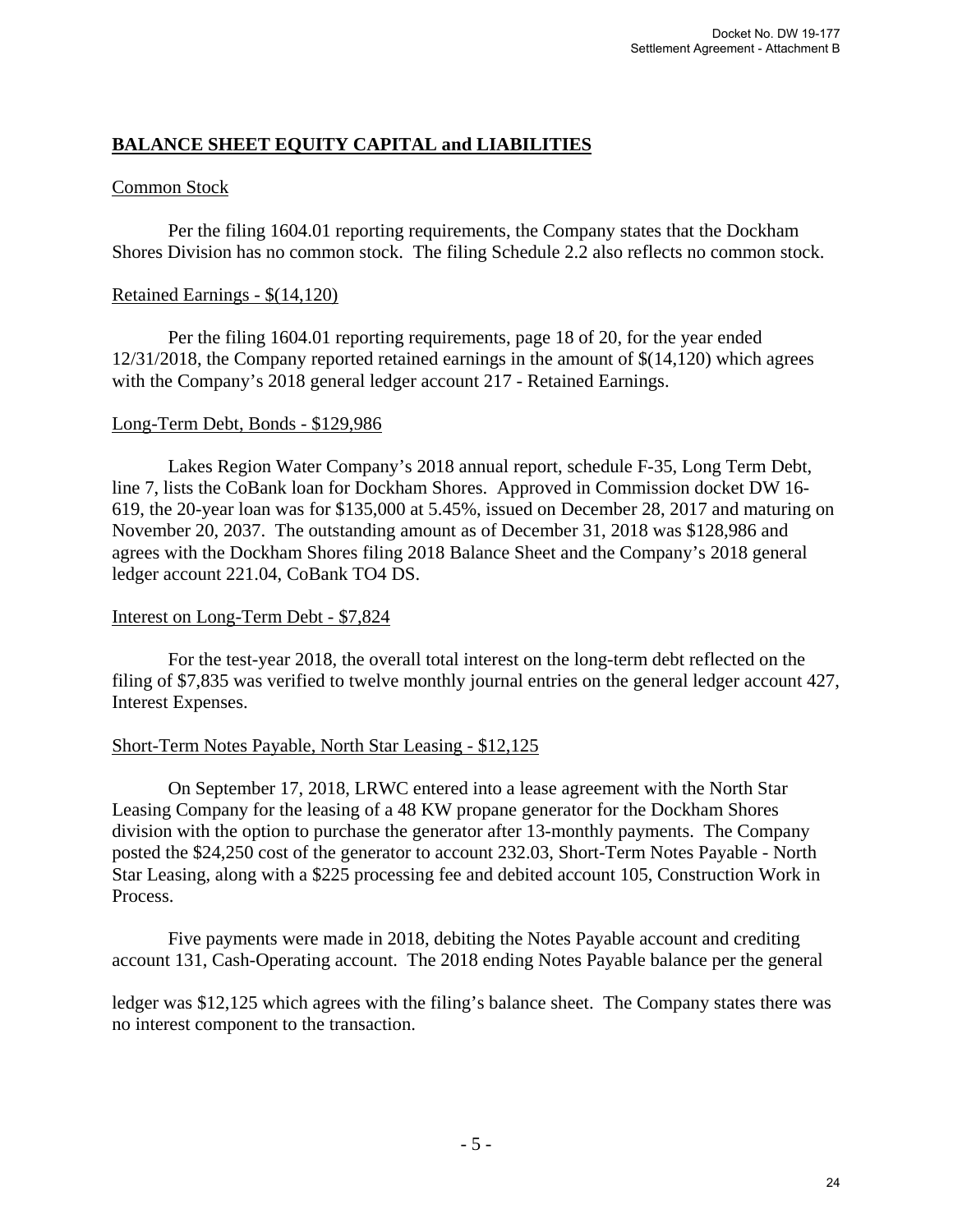# Accounts Payable

 Account 231 – Accounts Payable on LRWC 2018 Balance Sheet reports a beginning balance of \$126,616 and an ending balance of \$100,788, a decrease of \$25,828. The Company has stated however, that they cannot report accounts payable for Dockham Shores. The Company explained that *"the accounts payable account is set up as unclassified in the software. The expense however is broken out by division".*

# Customer Deposits - \$0

 Per the Company's response to an audit request dated January 31, LRWC and the Dockham Shores division do not require customer deposits.

#### Construction Work in Progress (CWIP) – \$(2,793)

Audit reviewed the detailed general ledger for account 105 - Construction Work in Progress. The Company explained that the negative balance was due to several 2018 invoices received in January 2019.

| <b>CWIP December 2018 Summary</b> | <b>Date</b> | Amount        |
|-----------------------------------|-------------|---------------|
| <b>Beginning Balance</b>          | 12/1/2018   | 271,534<br>\$ |
| Well Pump Materials               | 12/6/2018   | 2,414         |
| Well Pump Materials               | 12/6/2018   | 1,456         |
| Well Pump                         | 12/6/2018   | 882           |
| Motor Sand Fighter 5HP            | 12/6/2018   | 1,067         |
| Franklin VFD                      | 12/6/2018   | 1,238         |
| Well Tank Monitoring System       | 12/12/2018  | 948           |
| <b>Pump Installation</b>          | 12/14/2018  | 750           |
| Lewis Engineering                 | 12/17/2018  | 2,850         |
| <b>ACAD</b> Revisions             | 12/17/2018  | 300           |
| W/O 012                           | 12/31/2018  | 1,175         |
| Remove Old Pump Station (COR)     | 12/31/2018  | (12,500)      |
| <b>Reclass DS New Pumpstation</b> | 12/31/2018  | (274,906)     |
| <b>Ending CWIP Balance</b>        |             | \$<br>(2,793) |

# **Utility Plant in Service - \$347,957**

Plant in Service, account 101 totaled \$347,957 shown on the Company's 2018 general ledger which agrees with the filing schedule 1604.01, Balance Sheet. The previous filing DW 16-619 and the step adjustment audit report issued on January 30, 2019 show additions of \$300,559 as of December 3, 2018, with additional invoices reviewed through January 15, 2019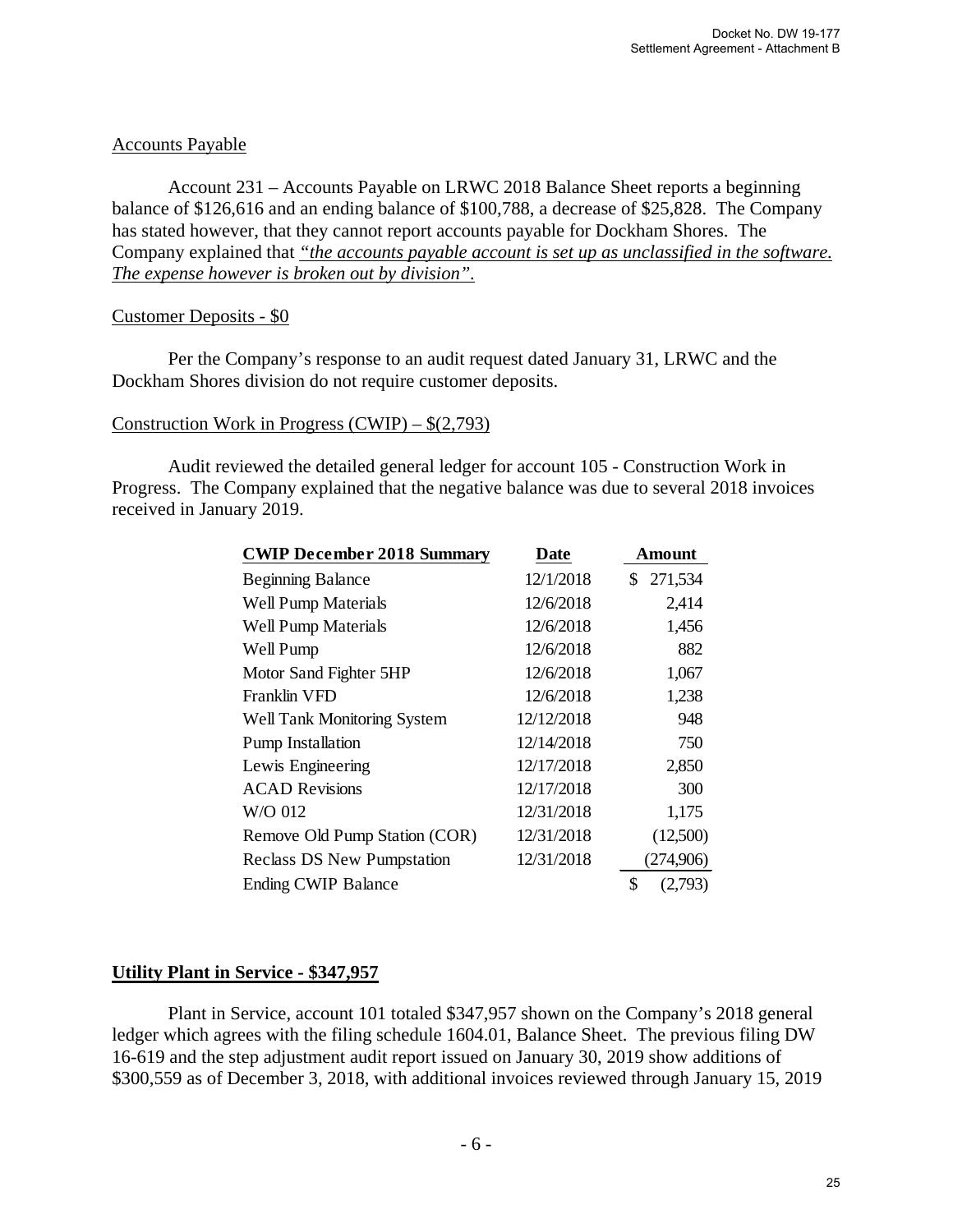|                                        | Balances at | Audited 2018    | Change in  |
|----------------------------------------|-------------|-----------------|------------|
|                                        | 12/31/2018  | Adds. DW 16-619 | Balances   |
| 302 - Franchises(moved to deferred)    | S0          | \$19,707        | (\$19,707) |
| 303.02 - Land Rights                   | \$1,515     | S0              | \$1,515    |
| 304.02 - Structures                    | \$160,880   | \$173,380       | (\$12,500) |
| 307 - Wells                            | \$12,433    | \$5,665         | \$6,768    |
| 310 - Power Generating Equipment       | \$29,617    | \$29,617        | S0         |
| 311 - Pumping Equipment                | \$35,565    | \$31,449        | \$4,116    |
| 339.02 - Miscellaneous Equipment       | \$10,328    | \$10,328        | S0         |
| 339.03 - Other Plant & Misc. Equipment | \$6,350     | S0              | \$6,350    |
| 330 - Storage Tank                     | \$29,975    | \$29,975        | S0         |
| 331 - T&D Mains                        | \$49,387    | S0              | \$49,387   |
| 333 - Services                         | \$3,854     | S0              | \$3,854    |
| 334 - Meters & Meter Installations     | \$7,179     | \$7,002         | \$177      |
| 335 - Hydrants                         | \$875       | S0              | \$875      |
|                                        | \$347,958   | \$307,123       | \$40,835   |
| Franchise Total Moved to Deferred      | (S19,707)   |                 |            |
| Adjusted Plant as of 1/15/2019         | \$328,251   | \$307,123       | \$40,835   |

making the total \$307,123. Included in that total was \$19,707 of account 302, Franchise Costs, which were not contemplated for a step adjustment.

 Only the 2018 additions of \$307,123 which were part of the step adjustment were audited in DW 16-619. Refer to the roll-forward grid below, outlining the change in Plant in Service accounts from the 2016 Dockham Shore 2016 annual report (last full-year as a stand alone company), the posting to Lakes Region's general ledger when Dockham Shores was purchased (7/1/2017), activity in 2017 and 2018.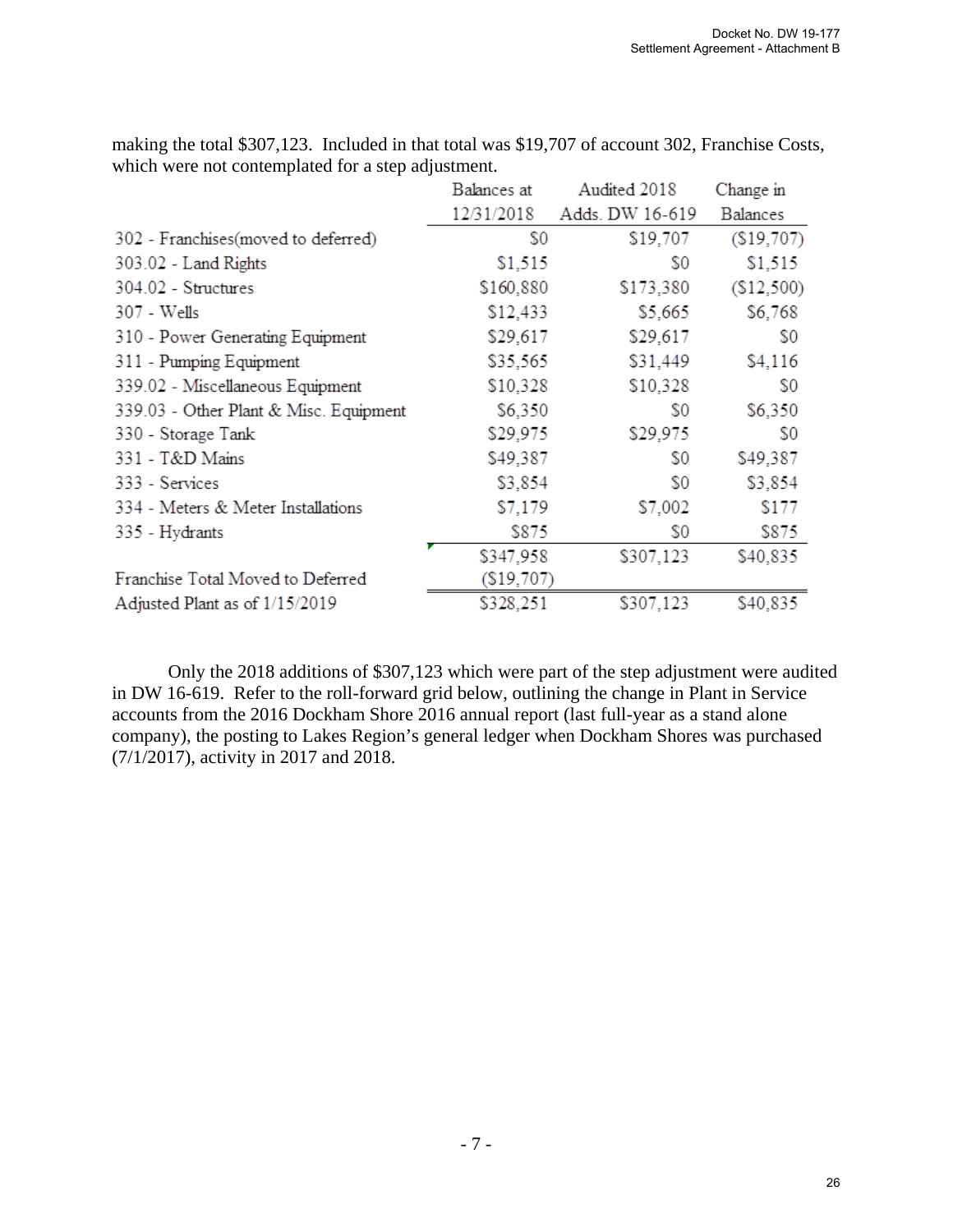|          |                 | 7/1/2017      |               |                 |                                        |    |            |    |           |    |           |    |             |    |            |
|----------|-----------------|---------------|---------------|-----------------|----------------------------------------|----|------------|----|-----------|----|-----------|----|-------------|----|------------|
|          |                 | Assets booked |               |                 |                                        |    | 12/31/2017 |    |           |    |           |    |             |    | 12/31/2018 |
|          | 12/31/2016 year | at purchase   |               |                 |                                        |    | ending     |    | 1/1/2018  |    |           |    |             |    | ending     |
| Accounts | end balance     | per GL        |               | debits          | credits                                |    | balance    |    | per GL    |    | Debits    |    | Credits     |    | balance    |
| 302      | \$<br>7,581     |               |               |                 | organization costs not transferred     |    |            | \$ |           | \$ |           |    |             | \$ |            |
| 303      | \$<br>1,515     | \$<br>1,515   | \$            |                 | \$                                     | \$ | 1,515      | \$ | 1,515     |    |           | \$ |             | \$ | 1,515      |
| 304      | \$<br>7,831     | \$<br>7,831   | \$            |                 | \$                                     | S  | 7,831      | \$ | 7,831     |    | \$160,880 | \$ | (7,831)     | S  | 160,880    |
| 307      | \$<br>14,739    | \$<br>6,778   |               |                 |                                        | \$ | 6,778      | \$ | 6,778     |    | 5,665     | S  |             |    | 12,443     |
| 310      | \$<br>7,830     | \$<br>7,830   | \$            |                 | \$<br>(3,112)                          | \$ | 4,718      | \$ | 4,718     | S  | 29,617    | \$ | (4,718)     | S  | 29,617     |
| 311      | \$<br>26,317    | \$<br>38,733  |               |                 |                                        | \$ | 38,733     | S  | 38,733    | S  | 31,449    |    | \$(34,617)  | -S | 35,565     |
| 339.02   |                 |               |               |                 |                                        | S  |            | \$ |           | \$ | 10,328    | S  |             | \$ | 10,328     |
| 339.03   |                 | \$<br>6,350   |               |                 |                                        |    | 6,350      |    | 6,350     | \$ |           | \$ |             | \$ | 6,350      |
| 320      | \$<br>6,350     |               |               |                 | account reclassified to account 339.03 |    |            |    |           |    |           |    |             | S  |            |
| 330      | \$<br>32,208    | \$<br>32,208  | \$            |                 | \$                                     |    | 32,208     | S. | 32,208    | \$ | 29,975    |    | \$(32,208)  | \$ | 29,975     |
| 331      | \$<br>49,387    | \$<br>49,387  | \$            |                 | \$                                     | \$ | 49,387     | \$ | 49,387    | \$ |           |    |             | \$ | 49,387     |
| 333      | \$<br>3,854     | \$<br>3,854   | \$            |                 | \$                                     | \$ | 3,854      | \$ | 3,854     | \$ |           | S  |             | \$ | 3,854      |
| 334      | \$<br>4,124     | \$<br>4,124   | \$            | 176             | \$                                     | \$ | 4,300      | \$ | 4,300     | \$ | 7,002     | \$ | (4,124)     | S  | 7,179      |
| 335      | \$<br>875       | \$<br>875     | $\mathcal{S}$ |                 | \$                                     | \$ | 875        | \$ | 875       | \$ |           |    |             |    | 875        |
| 345      | \$<br>1,570     |               |               | not transferred |                                        |    |            |    |           |    |           |    |             |    | ٠          |
| 347      | \$<br>975       |               |               | not transferred |                                        |    |            |    |           |    |           |    |             |    |            |
| Total F8 | \$<br>165,156   | \$<br>159,485 | \$            | 176             | \$<br>(3,112)                          | \$ | 156,549    |    | \$156,549 |    | \$274,916 |    | \$ (83,498) | \$ | 347,967    |

 Account 302 - Organization Costs of \$7,581 were not authorized for transfer from Dockham Shores when Lakes Region purchased the system.

Account 311-Pumping Equipment on the 2016 PUC annual report reflected \$26,317. At the time of the purchase, 7/1/2017, the amount booked was \$38,733. The Company states that the difference of \$12,416 is the result of when the assets were booked in 2017, \$7,961 was reclassified from account 307 – Wells and Springs to account 311 - Pumping Equipment because they were pumps for the wells. Also, "*their Accountant produced an asset schedule which is what we used to book the purchase. That schedule originally showed \$30,772 for Acct 311, giving a \$4,455 difference between their Annual Report and what we were presented."* The 2016 year-end balance of \$26,317, plus the schedule variance of \$4,455 and the reclassified amount of \$7,961 total \$38,733.

Account 339.03 – Other Plant and Miscellaneous Equipment includes the Dockham Shores balance of \$6,350 that transferred from account 320 – Water Treatment Expense.

 Account 345 – Power Operated Equipment consisting of a lawn tractor and account 347 – Computer Equipment representing a computer were not transferred because the assets were not purchased by LRW as part of the July 1, 2017 transaction.

#### **#334 Meter and Meter Installations \$176**

 The previous audited balance in account 334 – Meter and Meter Installations totaled \$7,002. The account shows a December 31, 2018 journal entry to post a meter that was installed in October 2017 and not included in the 2018 step adjustment audit.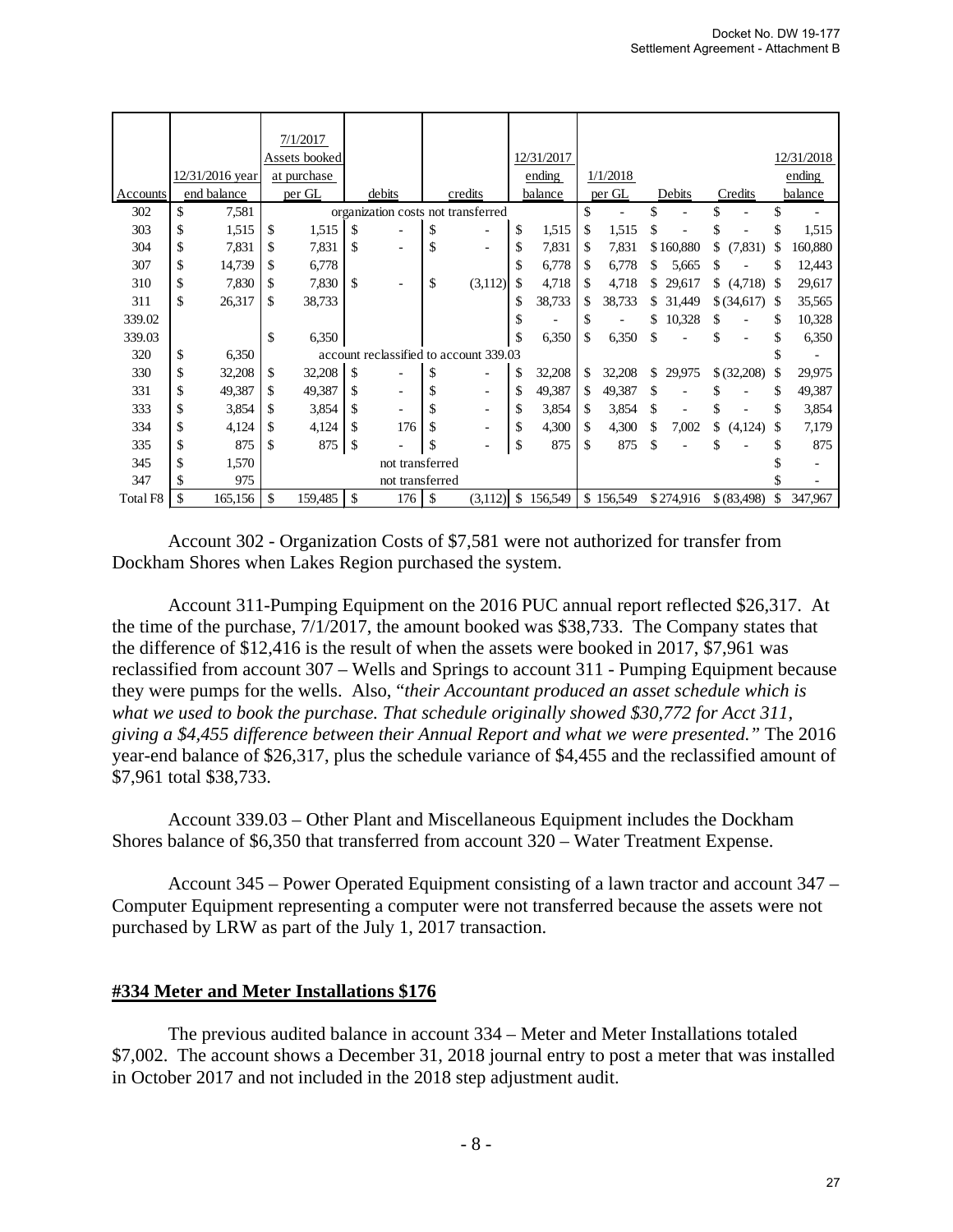The Company provided the Continuing Property Record for the meter showing the account number location, date of installation, number identifier and cost, along with the work order showing the two employees at one hour each, the actual work performed and timesheets with the hours worked. No exceptions were noted except the delay in recording the meter.

The Company stated that the Town of Gilford owns all but one meter. The agreement between Dockham shores and the Town of Gilford was provided to Audit for review. The agreement dated September 17, 2017 states that "*the Town of Gilford sewer department serving Dockham Shores Estates gives LRWC permission to have the MXU reader ID numbers for the purpose of reading a meter only. At no time will LWRC change a meter or MXU on the Dockham Shores Estates route or install/uninstall any of the equipment."*

#### 2018 Retirements

 The 2018 retirement total of \$87,614 was reviewed in docket DW 16-619, Step Adjustment. Below are the specific accounts showing retired assets:

| Acct 304. $2 -$ Structures    | \$7,831  |
|-------------------------------|----------|
| Acct $310 -$ Generators       | \$4,718  |
| Acct 311 - Pumping Equipment  | \$34,617 |
| Acct $330 - \text{Tanks}$     | \$32,208 |
| Acct $304 -$ Meters           | \$4,124  |
| <b>Total 2018 Retirements</b> | \$87,614 |

Audit traced the credit entries to the above accounts which were posted to the general ledger on December 31, 2018 along with debits to account 108 – Accumulated Depreciation for the same amount.

#### Contributions in Aid of Construction (CIAC) - \$5,200

 For the test year ending 12/31/2018, the general ledger reflected a CIAC balance at the beginning of the year of \$5,200 and a net year-end balance of \$1,958. The reported Accumulated Amortization of CIAC balance at the beginning of the year was \$3,126 and the year-end balance was \$1,958. These amounts agree with the rate filing submitted by the Company and the general ledger. The following is a summary of the CIAC property by class and rate with corresponding amortization:

|                       |      |         | CIAC Amortization | Accumulated                               | CIAC.   |
|-----------------------|------|---------|-------------------|-------------------------------------------|---------|
| <b>Property Class</b> | Rate | Amount  | of CIAC           | <b>Amortization Amount</b> Ending Balance |         |
| 331 - T&D Mains 2.00% |      | \$5.200 | \$116             | (S3,242)                                  | \$1,958 |

Audit traced the test year monthly amortization entries between Accumulated Amortization of CIAC, account 271 and Amortization of CIAC, account 405. Twelve monthly amortization entries of \$9.67 were verified without exception. Total amortization expense for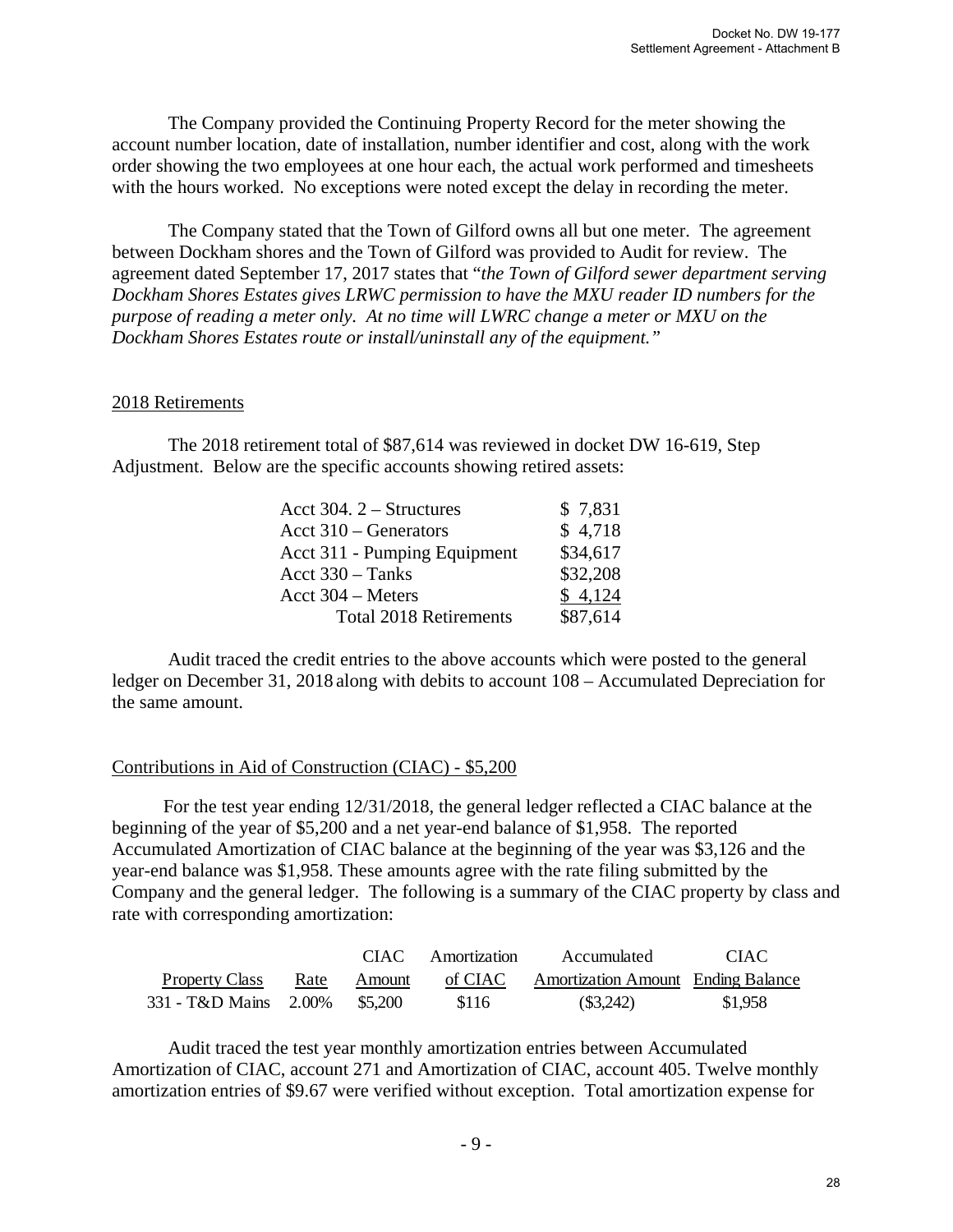the test year, account 405 totaled \$116 per the filing schedule PUC 1604.01 and the Company's general ledger.

#### Accumulated Depreciation and Depreciation Expense - \$(6,429)

Accumulated Depreciation, account 108 totaled \$(6,429) on the Company's 2018 general ledger which agrees with the filing schedule 2.1. For the test year ending 12/31/2018, the Company's Balance Sheet also reported Accumulated Depreciation, account 108 totaling \$(6,429) as follows:

| <b>Beginning Balance</b>                    | S  | 77,273    |
|---------------------------------------------|----|-----------|
| 2018 Expense                                | S  | 5,620     |
| <b>Book Cost of Plant retired</b>           | S  | (83, 498) |
| Reclass Removal/Disposal of Pump Station    | S  | (12,500)  |
| Year-End Depreciation Calculation Variance  | S  | (16)      |
| <b>Adjustment To Half-Year Depreciation</b> | \$ | 6,526     |
| Year-End Adjustment to Fixed Assets         | S  | 166       |
| 2018 Year-End Balance                       | S  | (6.429)   |

The Company's general ledger reports Depreciation Expense, account 403 for the testyear of \$12,297. This amount represents eleven monthly journal entries of \$510.93 totaling \$5,620.23, a year-end adjustment of \$166.16, a credit adjustment of \$(15.84) and a debit adjustment of \$6,526. The Company provided the documentation for the debit adjustment calculation which consists of several journal entries to true up ½ year convention for the new pump station conversion.

The Company depreciates its assets using the straight-line depreciation method. Audit verified that most of the depreciation calculations reflect accurate rates, in accordance with the PUC's Typical Water Company Service Lives and Depreciation Rate sheet.

#### **REVENUE - \$36,840**

Total operating revenues of \$36,840 consists of metered sales and miscellaneous service revenues. Audit verified the total revenue reported on the general ledger to the 1604.01(a) filing requirement with no exceptions. The figure was also verified to the filing Statement of Income, Actual 2018 column (b). The general ledger accounts are as follows:

| $461.01$ - Base Charge           |    | \$10,070 |
|----------------------------------|----|----------|
| 461.02 - Usage Charge            |    | \$26,350 |
| 471.01 - Disconnect/Reconnect    | S. | 100      |
| 471.05 - Customer Finance Charge | S. | 95       |
| 471.02 - House Transfers         |    | 225      |
|                                  |    | \$36,840 |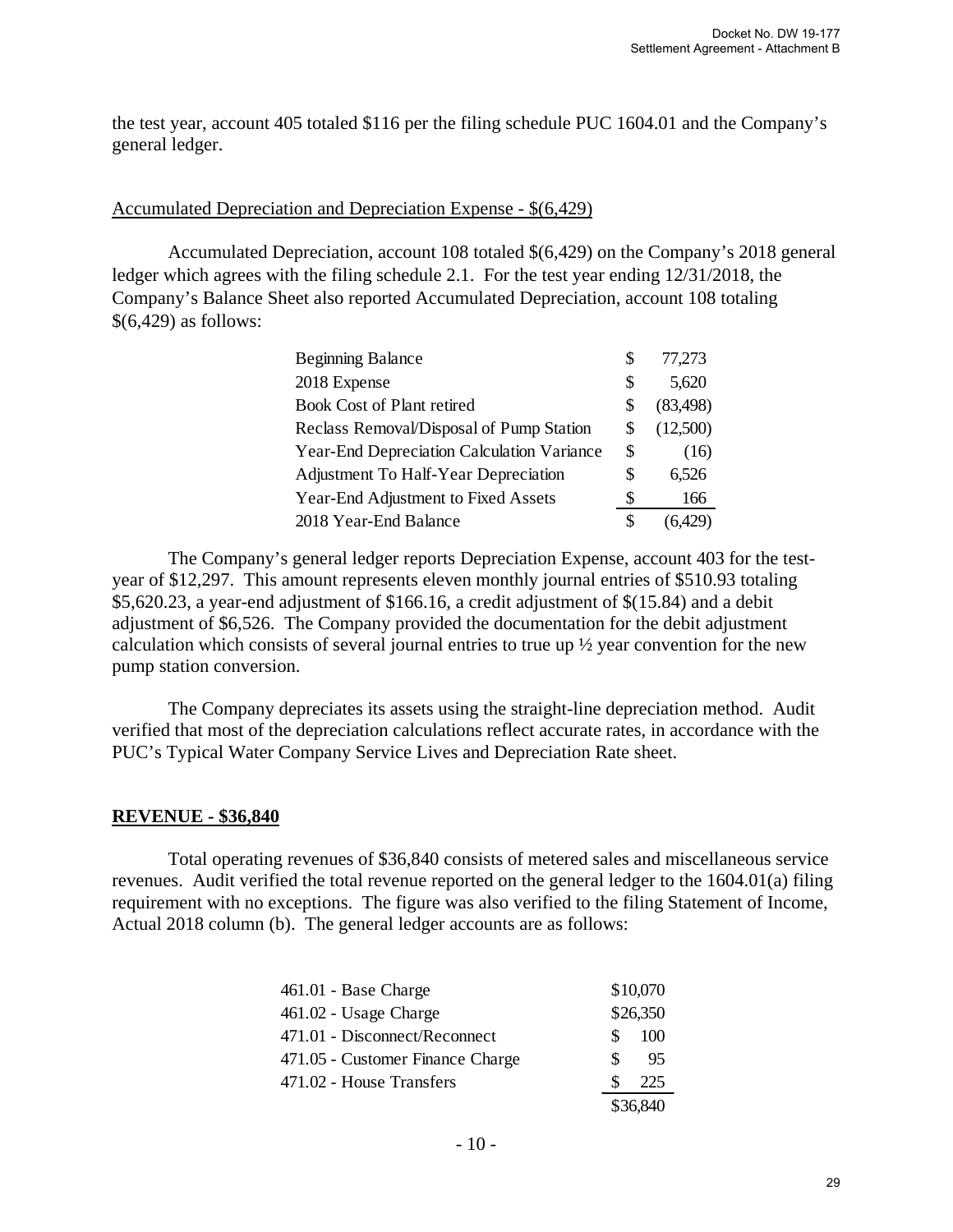#### Metered Sales - \$36,420

Metered Sales consist of the Base Revenue charge and the Usage or Consumption Charge. Per the Company's tariff that was in effect for 2018, the customer charge per place of consumption (Base Charge), was \$41.27 per quarter. The usage charge amount of \$26,350 represents the metered rate per 100 gallons which during the test year was \$1.0501.

#### Miscellaneous Service Revenues \$420

The total miscellaneous service revenue for 2018 was \$420. Activity in account 471 was for disconnect/reconnect fees, customer finance charges and house transfers. Account 471.01 – Disconnect/Reconnect are fees for shut-offs, connections, disconnections. The account shows a debit entry in April 2018 for \$100 described as a work order adjustment. Account 471.02 – House Transfers (property transfers) are \$25 fees to transfer the account to a new property owner and totaled \$225 at year-end. Account 470.06 – Customer Finance Charges are amounts for late payments, past due notices and disconnect notices. The account totaled \$95 for the test-year.

# Billing Test

Audit selected ten customers from the Dockham Shores system to perform a billing review for tariff compliance. A total of ten, December 2018 year-end invoices were requested by Audit and provided by the Company.

All ten customers were billed per the tariff quarterly schedule. The base rate fee and metered rate fee were all billed according to the tariffed rates for the Dockham Shores division.

The tariff was approved by the PUC by Order 25,582 in docket # DW 12-355 dated October 14, 2013 and effective July 1, 2013. In docket DW 16-619, LRWC purchased Dockham Shores which kept its own tariff

The Company provided a blank standard bill because the actual charges were in Microsoft Word format. The bill noted that an 18% annual finance charge would be issued on all accounts over 30 days, which follows the approved tariff.

# **OPERATIONS AND MAINTENANCE EXPENSES - \$30,737**

Total Operations and Maintenance expense reported on the general ledger for Division – 18, Dockham Shores for the test year was \$13,608. This amount agrees with the Company's 2018 Profit and Loss Statement from the filing. Total allocated LRWC Operation and Maintenance Expense, 50 – Administration added to Dockham Shores on the filing totaled \$30,737.

Several accounts had all of their expenses booked to the Administrative Division - 50 and are allocated to the different divisions based on customer count. Audit randomly selected for review direct and non-direct expenses described as step-down entries.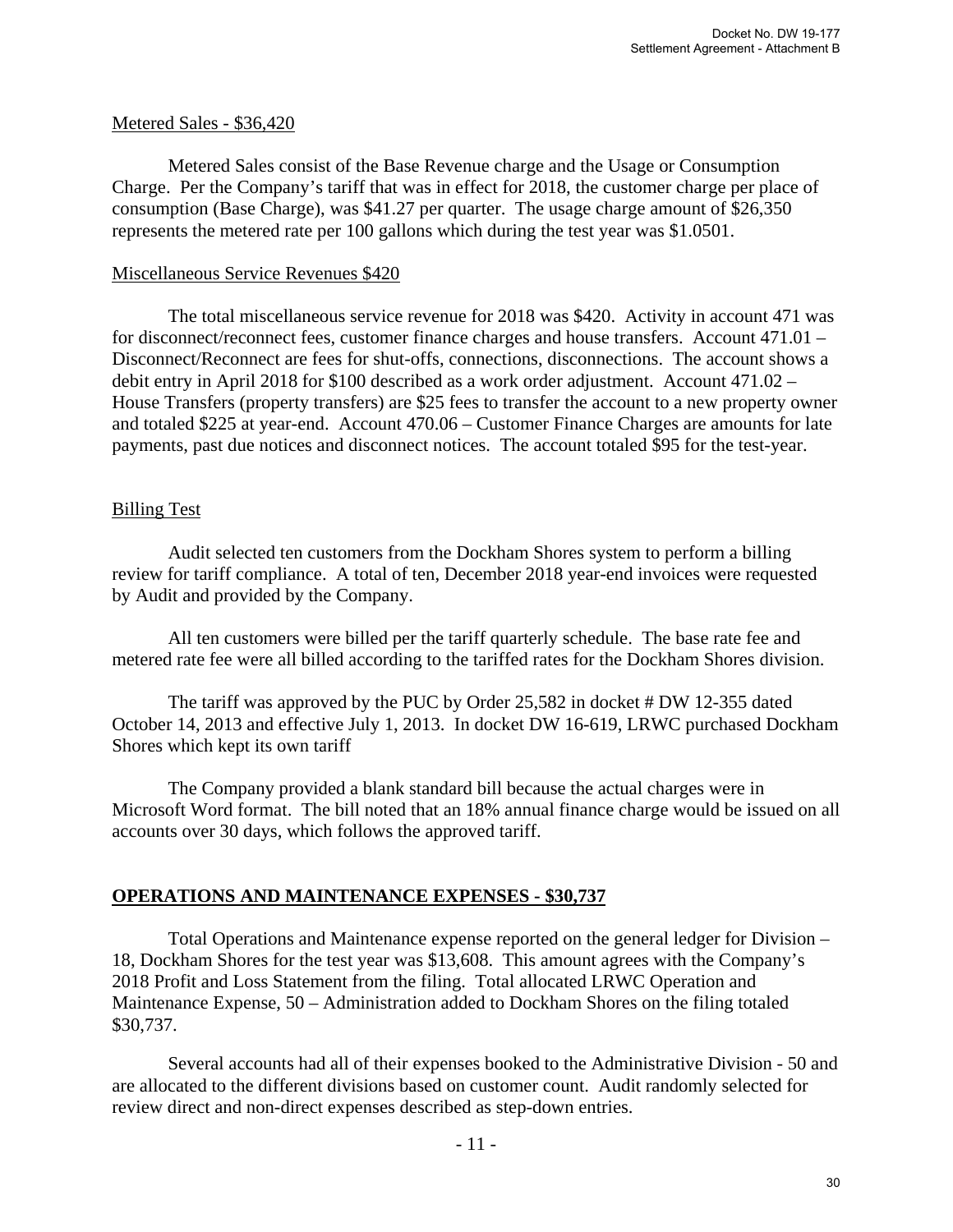| <b>Operations &amp; Maintenance Expense</b> | Dockham Shores<br>Dockham Shores Filing |                 |  |  |  |
|---------------------------------------------|-----------------------------------------|-----------------|--|--|--|
|                                             | Division-18 G/L                         | w/LRWC 3%.      |  |  |  |
| <b>Account Number &amp; Description</b>     | <b>Direct Charges</b>                   | 50-Admin. Added |  |  |  |
| 603 - Materials                             | \$                                      | \$<br>4         |  |  |  |
| 623 - Purchased Power (Electric)            | 4,230                                   | 4,265           |  |  |  |
| 630 - Maint. Supervision & Engineering      | 651                                     | 657             |  |  |  |
| 631 - Maint. of Structures & Improvements   |                                         | 81              |  |  |  |
| 633 - Maintenance of Pumping Equipment      | 1,584                                   | 1,586           |  |  |  |
| 642 - Wages, Treatment Expense              | 275                                     | 285             |  |  |  |
| 643.01 - Materials, Treatment Expense       | 530                                     | 535             |  |  |  |
| 643.02 - Water Testing                      | 376                                     | 376             |  |  |  |
| 662.01 - Wages, Transmission & Distribution | 2,791                                   | 2,811           |  |  |  |
| 662.02 - Contract Services                  |                                         | 16              |  |  |  |
| 662.03 - Materials                          |                                         | 461             |  |  |  |
| 662.04 - Equipment Repair/Rental            |                                         | 184             |  |  |  |
| 662.05 - Vehicle Fuel                       |                                         | 763             |  |  |  |
| 662.06 - Vehicle Maintenance                |                                         | 316             |  |  |  |
| 662.07 - Vehicle Registration               |                                         | 125             |  |  |  |
| 662.08 - Telemetry-Telephone                | 1,015                                   | 1,015           |  |  |  |
| 662.09 - Miscellaneous                      | 19                                      | 24              |  |  |  |
| 671 - Maint.of Structures & Improvements    | 22                                      | 22              |  |  |  |
| 673 - Maint. of T&D Mains                   | 29                                      | 143             |  |  |  |
| 675 - Maintenance of Services               |                                         | 191             |  |  |  |
| 676 - Maintenance of Meters                 |                                         | 10              |  |  |  |
| 678 - Maintenance of Miscellaneous          |                                         | 3               |  |  |  |
|                                             |                                         |                 |  |  |  |
| 902.01 - Meter Reading Expense              | 852                                     | 857             |  |  |  |
| 903.01 - Wages                              |                                         | 845             |  |  |  |
| 903.02 - Postage                            |                                         | 145             |  |  |  |
| 903.03 - Supplies & Materials               |                                         | 37              |  |  |  |
| 905.01 - Misc. Customer Acct Expense        |                                         | 47              |  |  |  |
| 920.01 - Field Staff Other                  |                                         | 4,626           |  |  |  |
| 920.01a - Work Order Distribution           | 274                                     | (2,649)         |  |  |  |
| 920.02 - Administration                     |                                         | 3,125           |  |  |  |
| 920.03 - Officer                            |                                         | 2,313           |  |  |  |
| 923.01 - Accounting                         |                                         | 476             |  |  |  |
| 923.02 - Computer Services                  |                                         | 329             |  |  |  |
| 923.03 - Legal                              | 806                                     | 1,561           |  |  |  |
| 924.01 - Property Insurance                 |                                         | 794             |  |  |  |
| 924.02 - Workers Compensation               |                                         | 150             |  |  |  |
| 926 - Employee Pension & Benefits           |                                         | 1,390           |  |  |  |
| 926.02 - Pension                            |                                         | 263             |  |  |  |
| 928 - Regulatory Commission Expense         |                                         | 452             |  |  |  |
| 930.01 - Bank Service Charge                |                                         | 34              |  |  |  |
| 930.02 - Building Maintenance               |                                         | 587             |  |  |  |
| 930.03 - Dig Safe Notifications             |                                         | 11              |  |  |  |
| 930.04 - Heat/Electric-Admin. Building      |                                         | 76              |  |  |  |
| 930.05 - Membership/Dues                    |                                         | 43              |  |  |  |
| 930.06 - Opreating Permits                  | 150                                     | 150             |  |  |  |
| 930.07 - Training Workshops                 |                                         | 71              |  |  |  |
| 930.08 - Shop Supplies/Small Tools          |                                         | 324             |  |  |  |
| 930.09 - Telephone                          |                                         | 210             |  |  |  |
| 930.10 - Office/Other Expense               | 6                                       | 471             |  |  |  |
| 930.11 - Reimbursements                     |                                         | 28              |  |  |  |
| 930.12 - Other Computer Services            |                                         | 103             |  |  |  |
| Total General Ledger and Filing             | \$<br>13,608                            | \$<br>30,737    |  |  |  |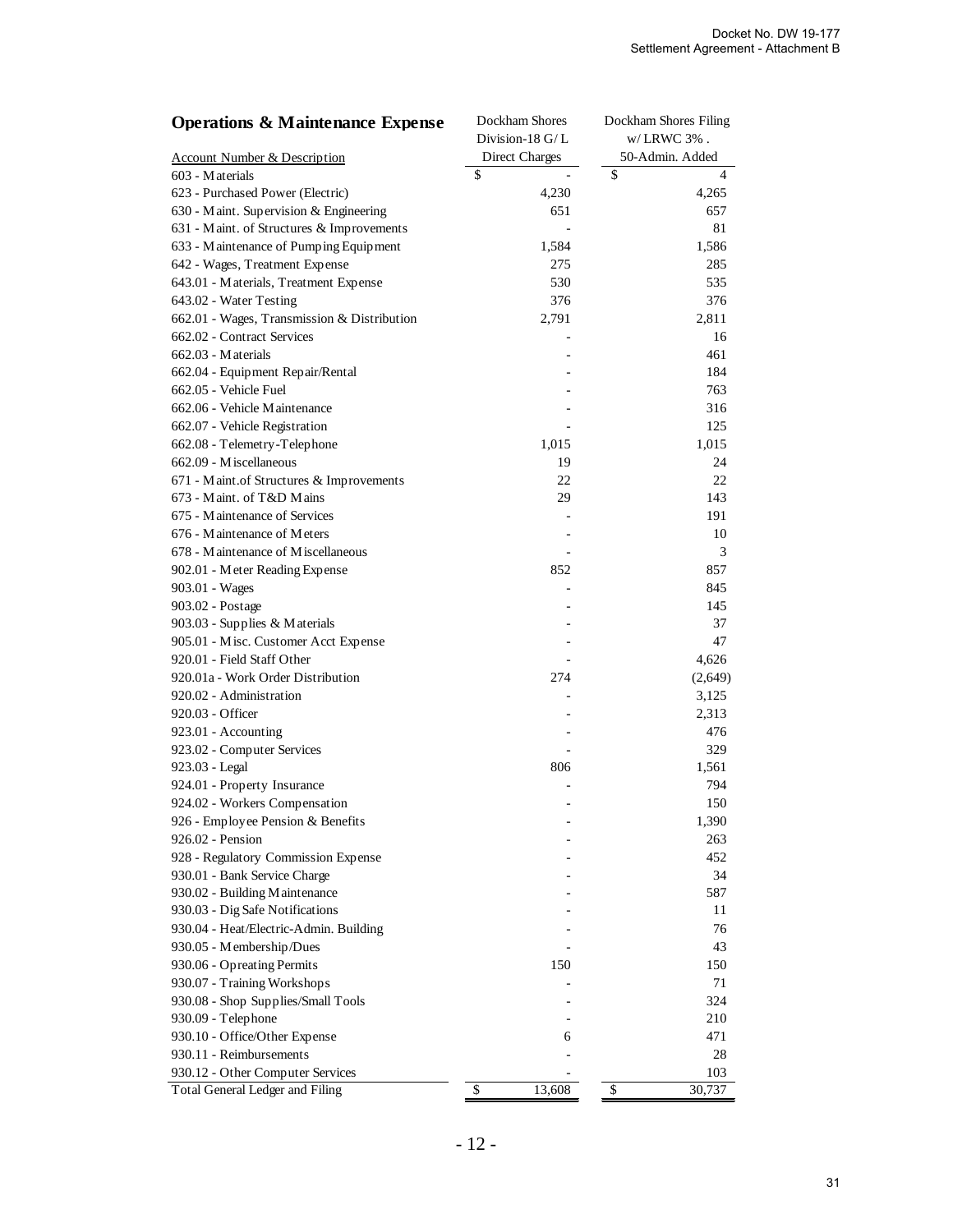#### Account 623 Purchased Power - \$4,230

Audit reviewed three invoices from EVERSOURCE for monthly charges for electricity at 361 Weirs Road in Gilford, NH. The invoices totaled \$1,021 for General Service rate class. The filing amount totaled \$4,265 with 3% of \$1,168, or a \$35, 50-Administration allocation. No exceptions were noted.

#### Account 662.08 Telemetry, Telephone - \$1,015

 Account 662.08 Telemetry, Telephone represents monthly monitoring subscriptions for the GSS400 system which monitors the generator and pump station. The expensed amount at year-end on the general ledger was \$1,015 which agrees with the filing's Profit and Loss schedule 1604.01(a) reporting requirements.

 The Company explains that the expense was posted to all the divisions correctly but credited to the prepaid 50 division only. There is no expense offsetting the prepay account. (See the page 3 discussion regarding the prepaid Telemetry account).

#### Account 920.01 Field Staff Other - \$4,625

 There no direct charges to Dockham Shores for the Administration and General Salaries account, 920.01 – Field Staff Other, which totaled \$154,186 on the LRWC profit and loss statement. The amount of \$4,625 represents the 3% allocation based on customer count. The Company provided the LRWC general ledger showing the year-to-date payroll entry total for three employees of \$154,186 which agreed with the Dockham Shores Profit and Loss statement from the filing.

#### Account 920.02 Administration - \$3,125

 The Administration and General Salaries account, 920.02 – Administration totaled \$104,175 on the LRWC Profit and Loss statement. Audit verified that the amount of \$3,125 represents the 3% allocation based on customer count. The Company provided the LRWC general ledger for December 2018 year-to-date total of \$104,175 which agreed with the Dockham Shores Profit and Loss statement from the filing.

#### Account 926 Employee Pension /Benefits - \$1,653

LRWC offers health and dental insurance to their employees. Account 926, Health and Dental totaled \$46,333 on the LRWC 2018 general ledger. There was no direct cost shown on the Dockham Shores general ledger. The filing Profit and Loss statement show a 3% allocation to Dockham shores of \$1,390 for 2018. Pension Benefits, account 926.02 also shows no direct cost to Dockham Shores and the filing Profit and Loss statement allocates 3% of \$8,762 for a total of \$263 for pension benefits for 2018.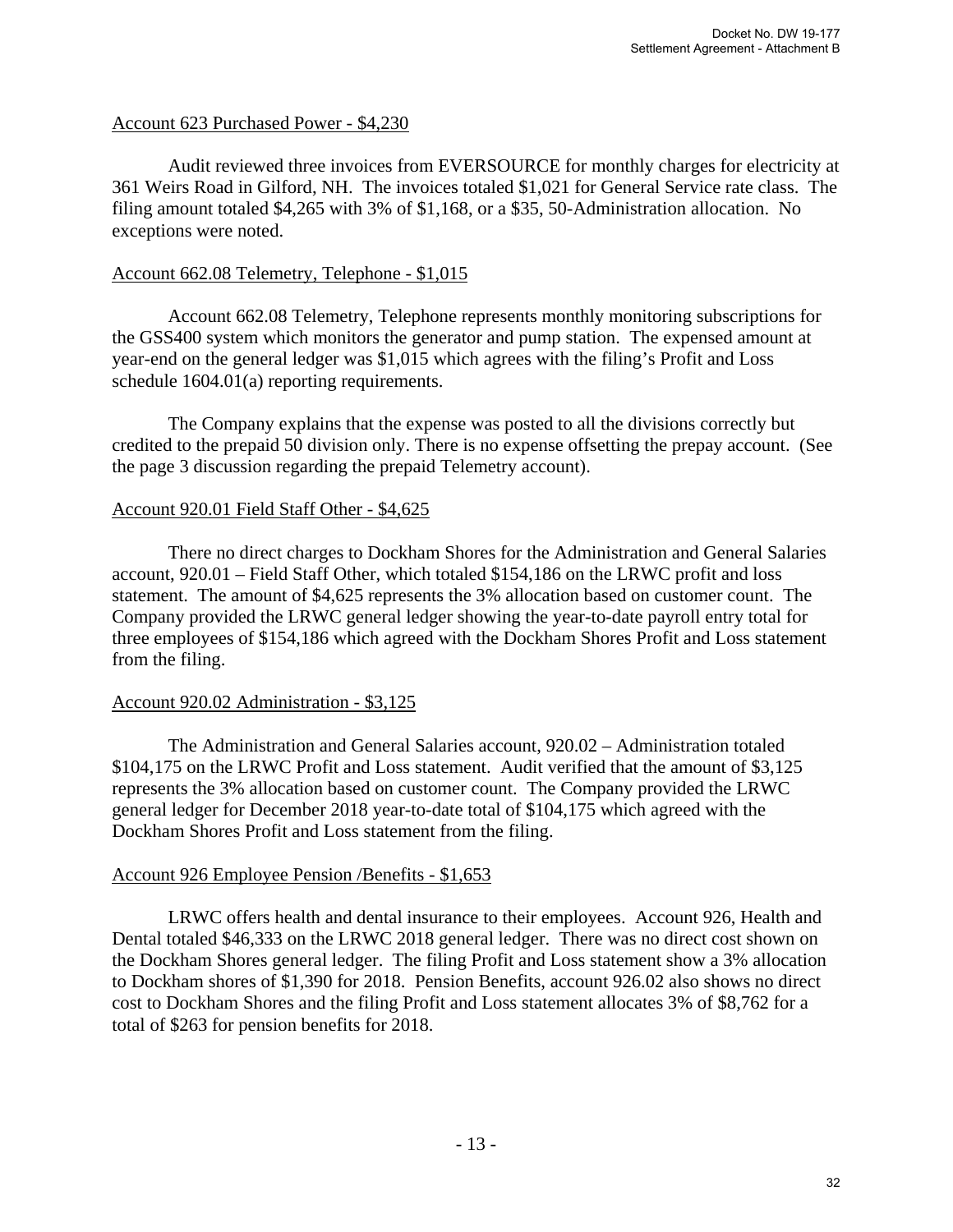# Regulatory Commission Expense - \$452

The LRWC's general ledger, account 928 – Regulatory Commission Expense totaled \$15,056 for the year-end 2018. Dockham Shores received a 3% allocation of these expenses totaling \$452. However, the general ledger for LRWC shows expenses related to docket DW 07- 105 and described as the 2012 Investigation, amortization expense. The actual Commission Assessment for LRWC totaled only \$5,076 of which Dockham Shores should have received a 3% allocation of \$152, rather than \$452. **Audit Issue #3**

# Payroll

The Field Supervisor's hours are allocated based on the hours that the two field workers worked for each division.

Payroll is booked to the division 50 accounts on a weekly basis. After the payroll is booked, the work order amounts are removed and expensed to the appropriate divisions, and the remaining balance is allocated to the 18 divisions based on customer count.

Audit selected the step down allocation entry for September and reviewed it in detail. The total step down amount (payroll amount less the field employees and field supervisor's work order amount) was allocated to Dockham shores based on the allocation percentage for Dockham shores as of December 31, 2018. No exceptions were noted.

#### Fringe Benefits

 The Company states that at this time, employees with Company vehicles are not taxed as a fringe benefit as the personal use is at a bare minimum.

#### Payroll Accrual

 Account 238 – Accrued Payroll totaled \$5,625 on the LRWC general ledger and the 2018 LRWC Balance Sheet. The December 31, 2018 journal entry is shown below:

|                                                | Debit   | Credit  |
|------------------------------------------------|---------|---------|
| Account 238, 50-Admin Accrued Payroll          |         | \$5,625 |
| Account 920.01 O&M Salaries: Field Staff Other | \$2,217 |         |
| Account 920.02 O&M Salaries: Administration    | \$1,935 |         |
| Account 920.03 O&M Salaries: Officer           | \$1,473 |         |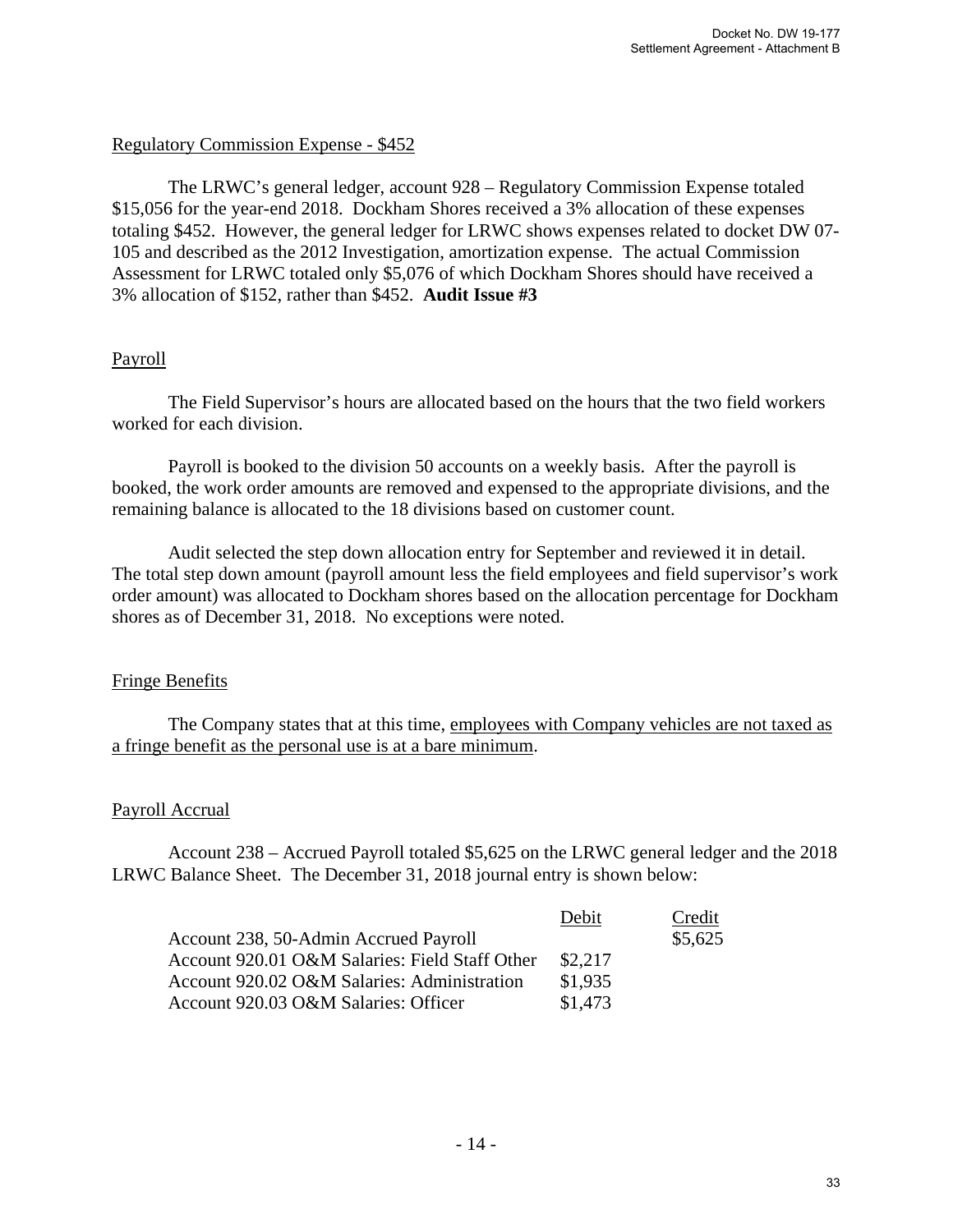#### **TAXES** Taxes Other Than Income

|                                      | General     | Filing $w/$ |
|--------------------------------------|-------------|-------------|
|                                      | Ledger      | 3% Admin.   |
| 408.11 - Property Tax-Local          | \$1,208     | 1,248       |
| 408.12 - Payroll Taxes               |             | 825         |
| 408.12a - PR Taxes (WO Distribution) | 1,854<br>S. | 1,016       |
| 408.13 - Utilities Tax-State         |             | 762         |
|                                      | 3.062       | 3,851       |

# Property Taxes Local

 The Dockham Shores general ledger shows account 408.11 - Property Tax Local totaling \$1,208. The property tax expense for the test year noted in the filing totaled \$1,248 which included the 3% allocation.

 In addition, it was noted that none of the municipal property tax invoices included the statewide portion of the municipal tax.

# Prepaid Taxes

The Dockham Shores filing 1604.01(a) reporting requirements Balance Sheet reports prepaid property tax, account 163 of \$1,776 which agrees with the general ledger.

| 163.01 - Prepaid Taxes, NHDRA Utlity Tax \$ | 589   |
|---------------------------------------------|-------|
| 163.02 - Prepaid Property Taxes             | 1.187 |
|                                             | 1.776 |

The prepaid NHDRA Utility Tax amount of \$589 was from the 2017 purchase of the system and was not expensed in 2018. It remains in the prepaid NHDRA Tax account #163.01. **Audit Issue #4**

#### Payroll Taxes

 LRWC account 408.12 Payroll Taxes totaled \$27,503 on the general ledger for the testyear 2018. Dockham Shores received a 3% allocation totaling \$825 reported on the filing. Dockham Shores received no allocation of the accrued taxes.

#### Utility Property Tax Return

The State Utility Tax, account 408.13 received 3% allocation from the LRWC total of \$25,400 or \$762. Audit verified the amount on the LRWC 2018 general ledger.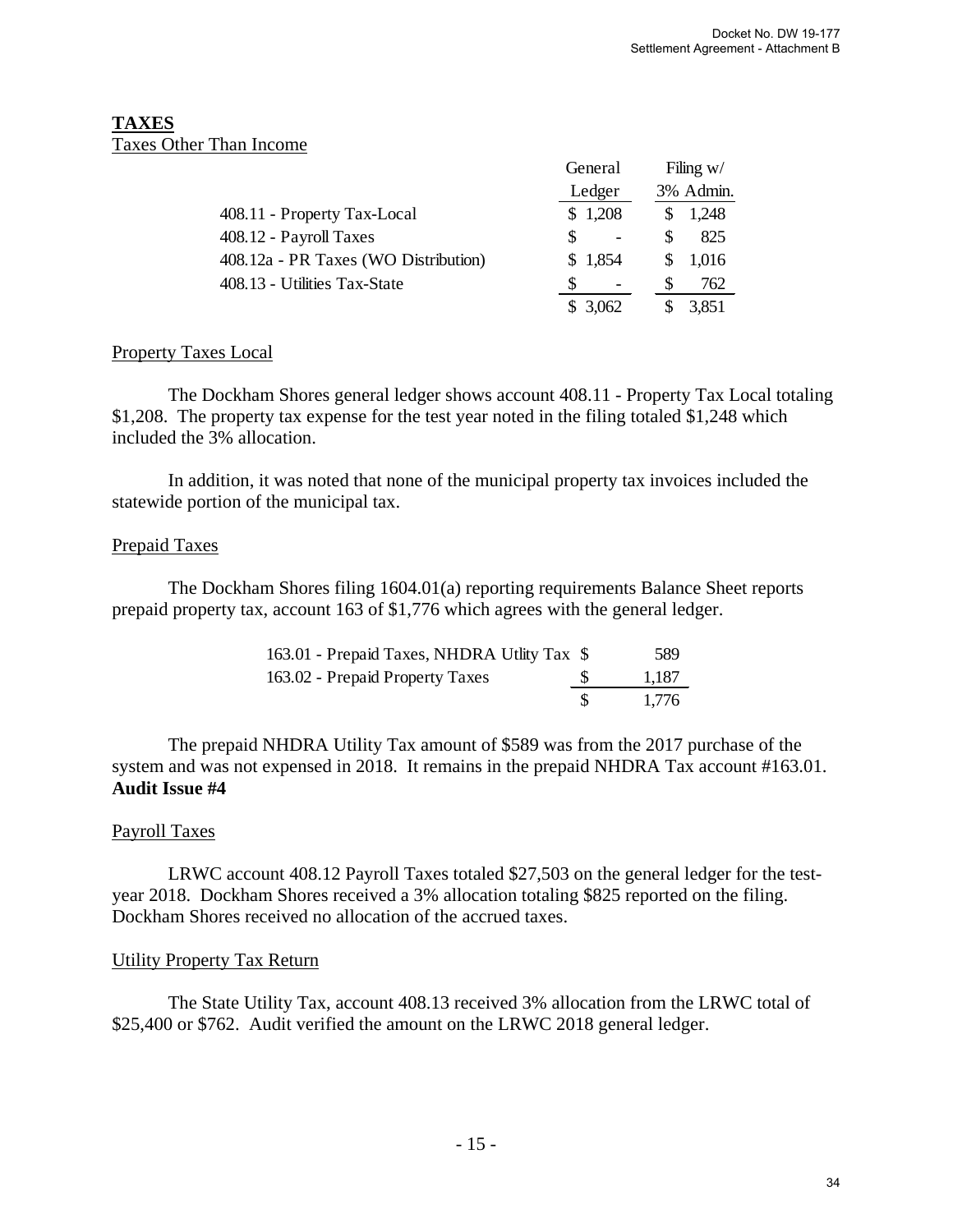# Income Taxes

 Per the testimony of Stephen P. St. Cyr, accumulated deferred income taxes related to the Dockham Shores book and tax depreciation differences have not been separated from LRWC at the time of the filing.

|                                        |  | General<br>Ledger |  | Filing $w/$ |  |  |
|----------------------------------------|--|-------------------|--|-------------|--|--|
|                                        |  |                   |  | 3% Admin.   |  |  |
| 409.01 - Federal Income Taxes          |  |                   |  | 639         |  |  |
| 409.02 - State Business Tax            |  |                   |  | 86          |  |  |
| 410.01 - Deferred Federal Income Taxes |  |                   |  | 3,750       |  |  |
|                                        |  |                   |  |             |  |  |

Audit reviewed the New Hampshire State Business Enterprise/Profits tax form for the test year. The return combines the Business Enterprise Tax (BET) and Business Profits tax (BPT) and the following is a breakdown of the tax calculations:

| Tax calculation-BET           | \$2,859    |
|-------------------------------|------------|
| Tax calculation-BPT           | $-()$      |
| Total Tax Due for 12/31/2018: | \$2,859    |
| Less: Prior CR Carryover      | \$(12,438) |
| <b>Total Credit</b>           | \$ (9,579) |

 Audit verified the 2018 LRWC Accrued NH Business Taxes to the general ledger account 235 in the amount of \$(9,588), a difference of \$9.

Deferred Income Tax, account 410.01 totaled \$125,000 on the general ledger at year-end for LRWC. Audit verified the amount on the Company's 2018 Federal Tax return.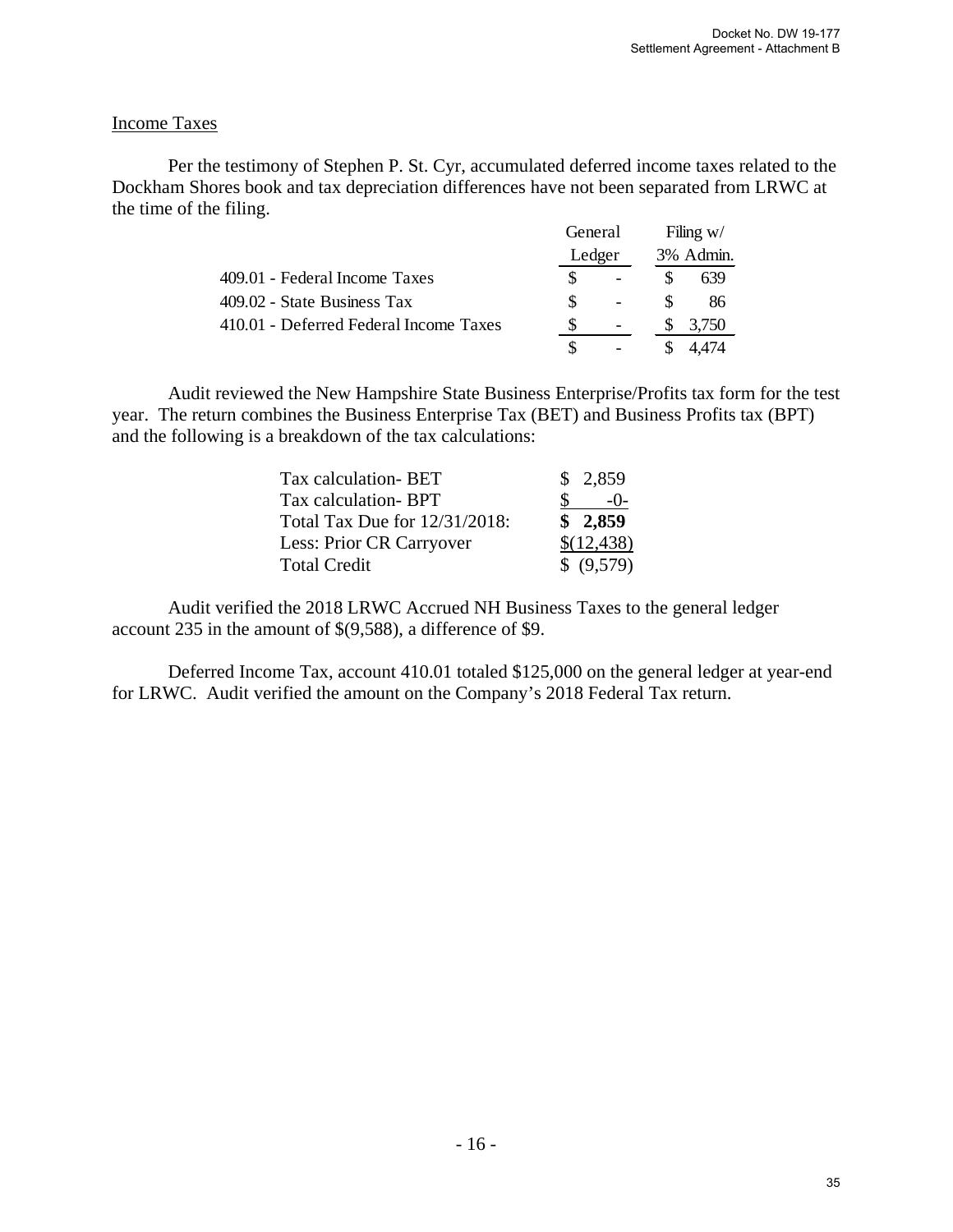# **Prepaid Operating Permits**

#### **Background**

 In June 2018, an entry to was posted to account 162, Prepaid – Other in the amount of \$300. This represented the monthly NH DES operating permit which runs for the twelve-month period July, 2018 through June, 2019.

#### **Issue**

 The offset was posted monthly to the expense account 930.06 – Operating Permits for the six-month period July, 2018 through December, 2018 and totaled \$150.

#### **Recommendation**

The entry to the prepaid account should have been \$150 rather than \$300.

#### **Company Comment**

Company agrees with recommendation and has corrected the prepaid to reflect \$150.

#### **Audit Response**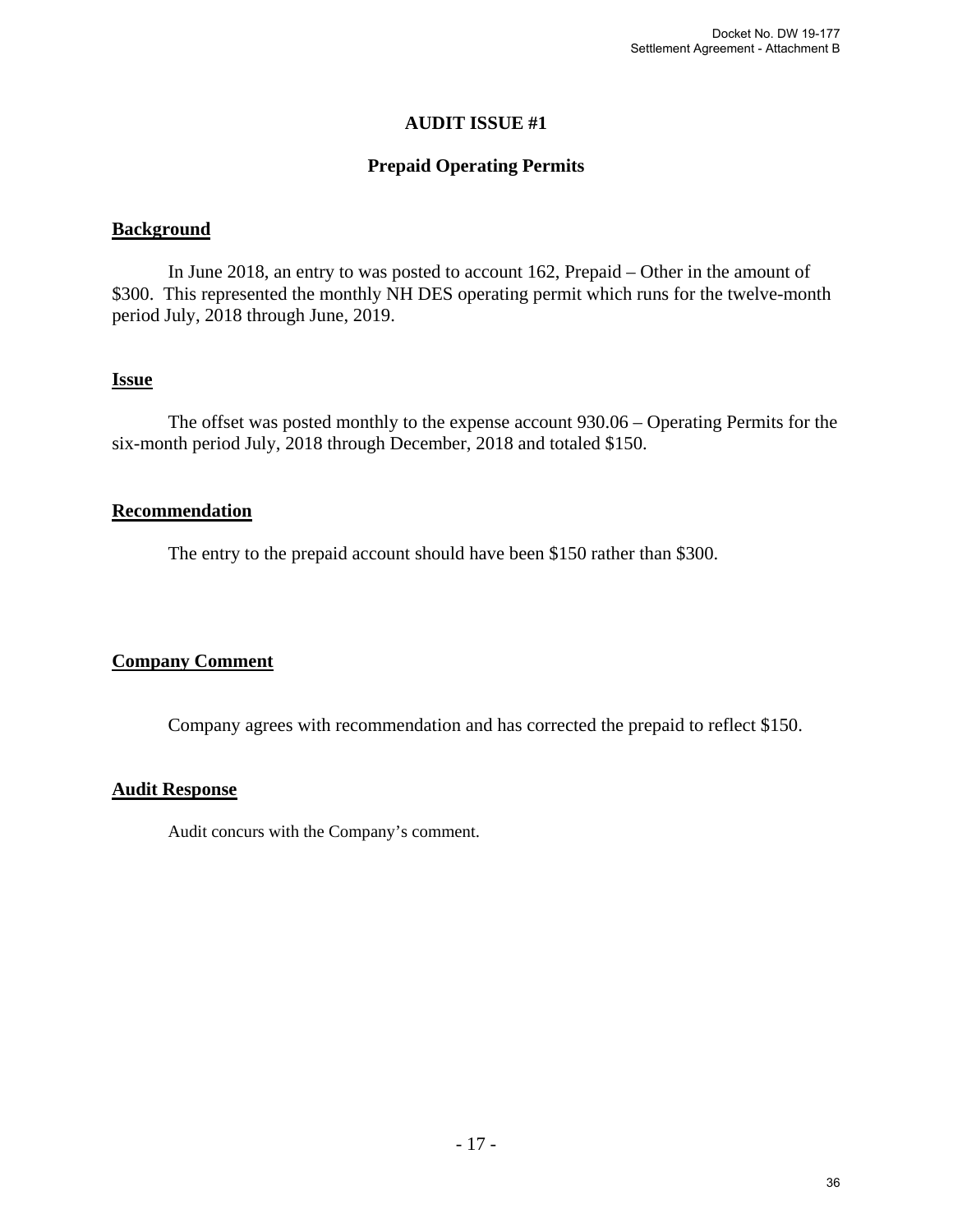# **Prepaid Telemetry**

#### **Background**

 The GS400 Monitoring system costs represent service plans for all the telemetry units in the LRWC Divisions. When the Company purchased the telemetry unit for Dockham Shores in 2017, the vendor invoice for system monitoring included a prorated amount for 5 months in 2017 and the entire 2018 subscription. At the end of the year, the prorated amount for 5 months totaled \$175 (5 months at \$35 per month).

#### **Issue**

 The expense was posted to all the divisions correctly but there is no expense offsetting the prepay account. The prepaid telemetry should be \$720, rather than \$1,735.

# **Recommendation**

 The Company should post an adjusting entry to the filing for 2020 reducing the prepaid Telemetry account to reflect

#### **Company Comment**

The Company agrees with recommendation and entry has been made to correct prepaid telemetry.

#### **Audit Response**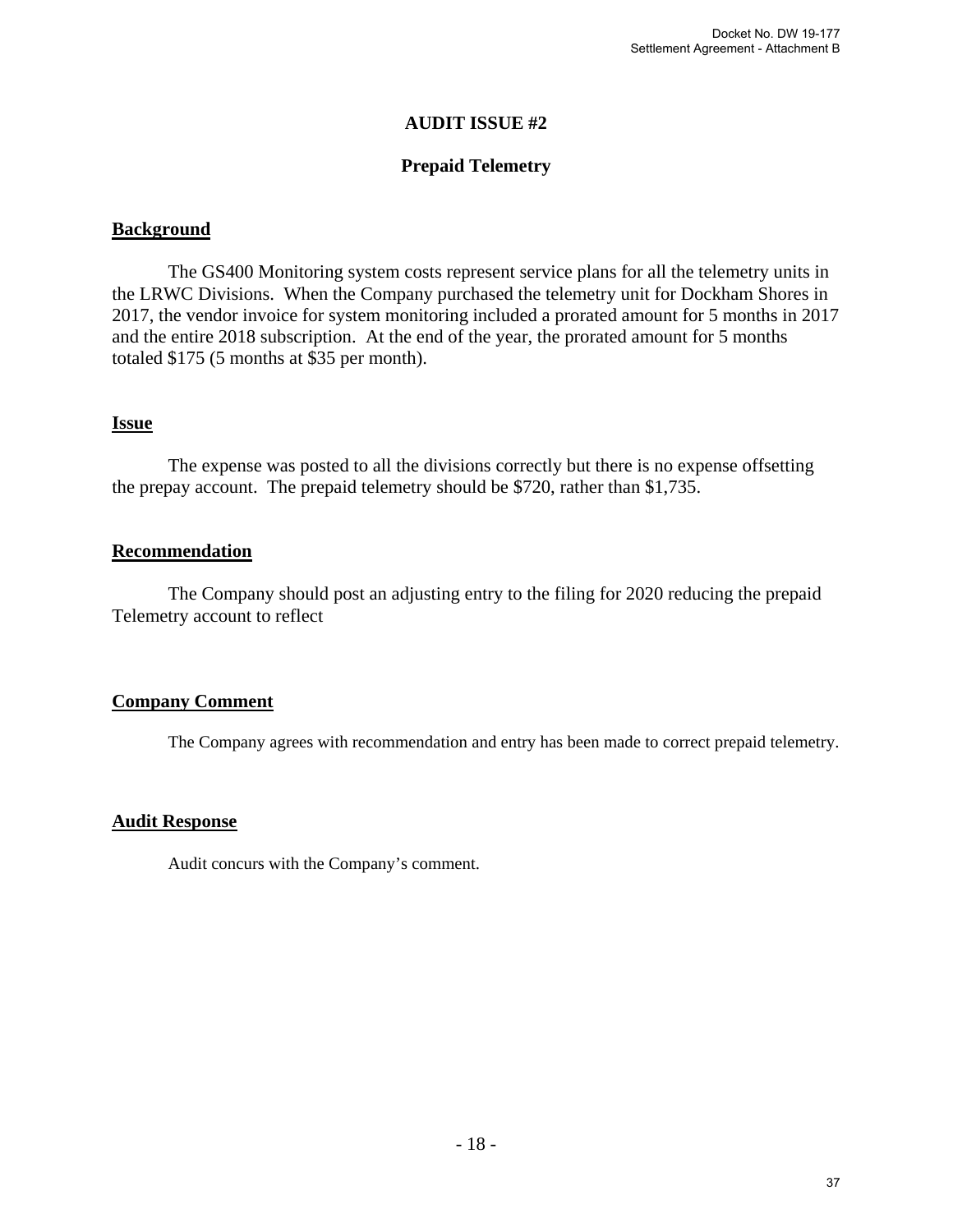### **Regulatory Commission Expense**

#### **Background**

 The LRWC's general ledger, account 928 – Regulatory Commission Expense totaled \$15,056 at year-end 2018. Dockham Shores received a 3% allocation of these expenses totaling \$452.

#### **Issue**

The general ledger for LRWC shows expenses related to docket DW 07-105 and described as the 2012 Investigation, amortization expense which were not Commission assessment expenses or related to the Dockham Shores Division. The actual Commission Assessment for LRWC totaled only \$5,076 of which Dockham Shores should have received a 3% allocation of \$152, not \$452

#### **Recommendation**

The Company should adjust the account 928 - Regulatory Commission Expense to reflect only the assessment portion of the account.

#### **Company Comment**

 The Company agrees with the recommendation and an entry was made to correct the assessment portion.

#### **Audit Comment**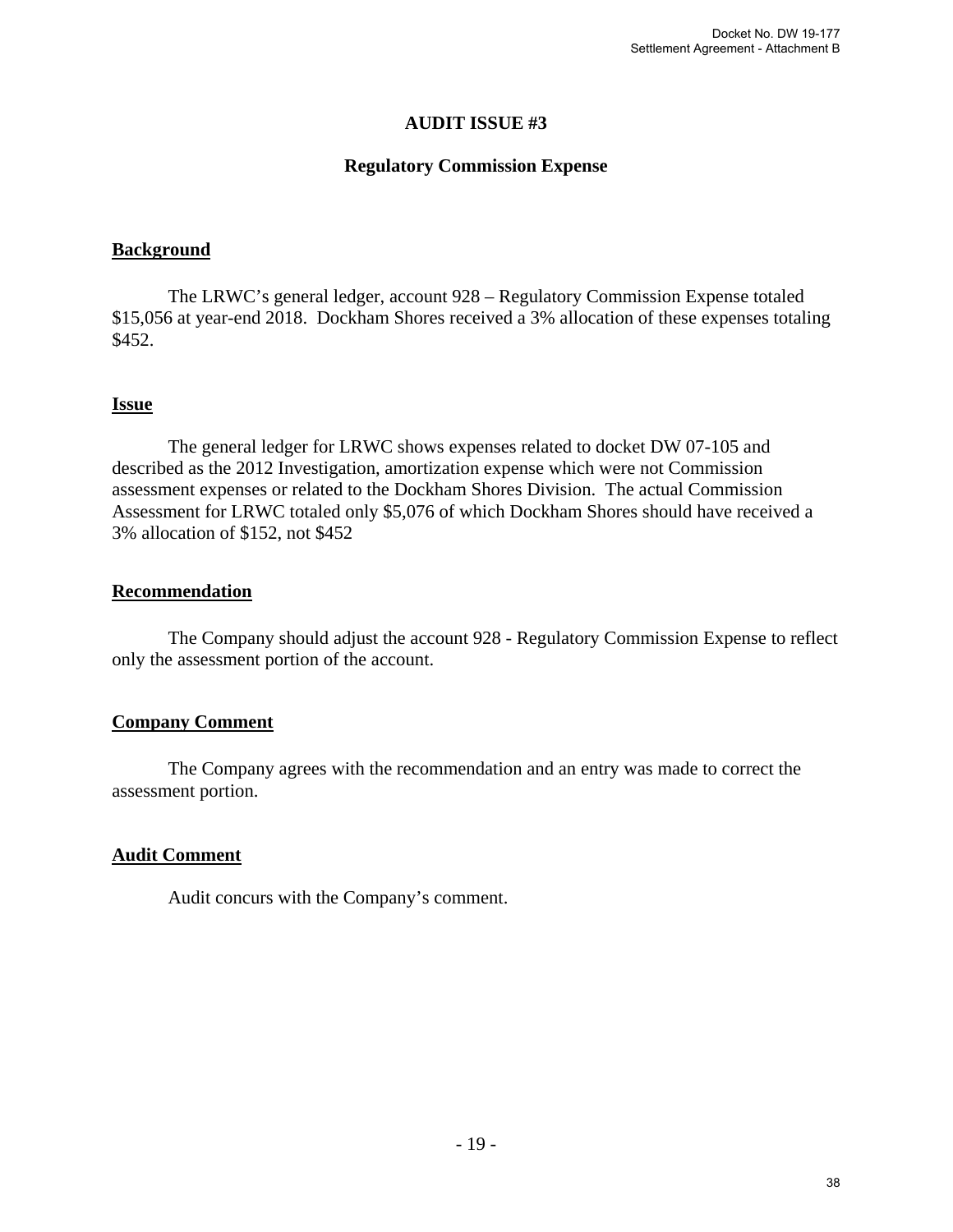# **Prepaid NHDRA Utility Tax**

#### **Background**

 Prepaid NHDRA Utility Tax totaled \$589 on the general ledger. This amount was from the 2017 purchase of the system.

# **Issue**

 It was not expensed in 2018 and remains in the prepaid NHDRA Tax account #163.01 thus overstated the prepaid accounts by \$589.

#### **Audit Recommendation**

 The Company should post an adjusting entry to restate the total Prepaid Tax account 163 on the filing by removing \$589.

#### **Company Comment**

The Company agrees with the recommendation and an entry was made to expense the Prepaid NHDRA Tax account.

#### **Audit Response**